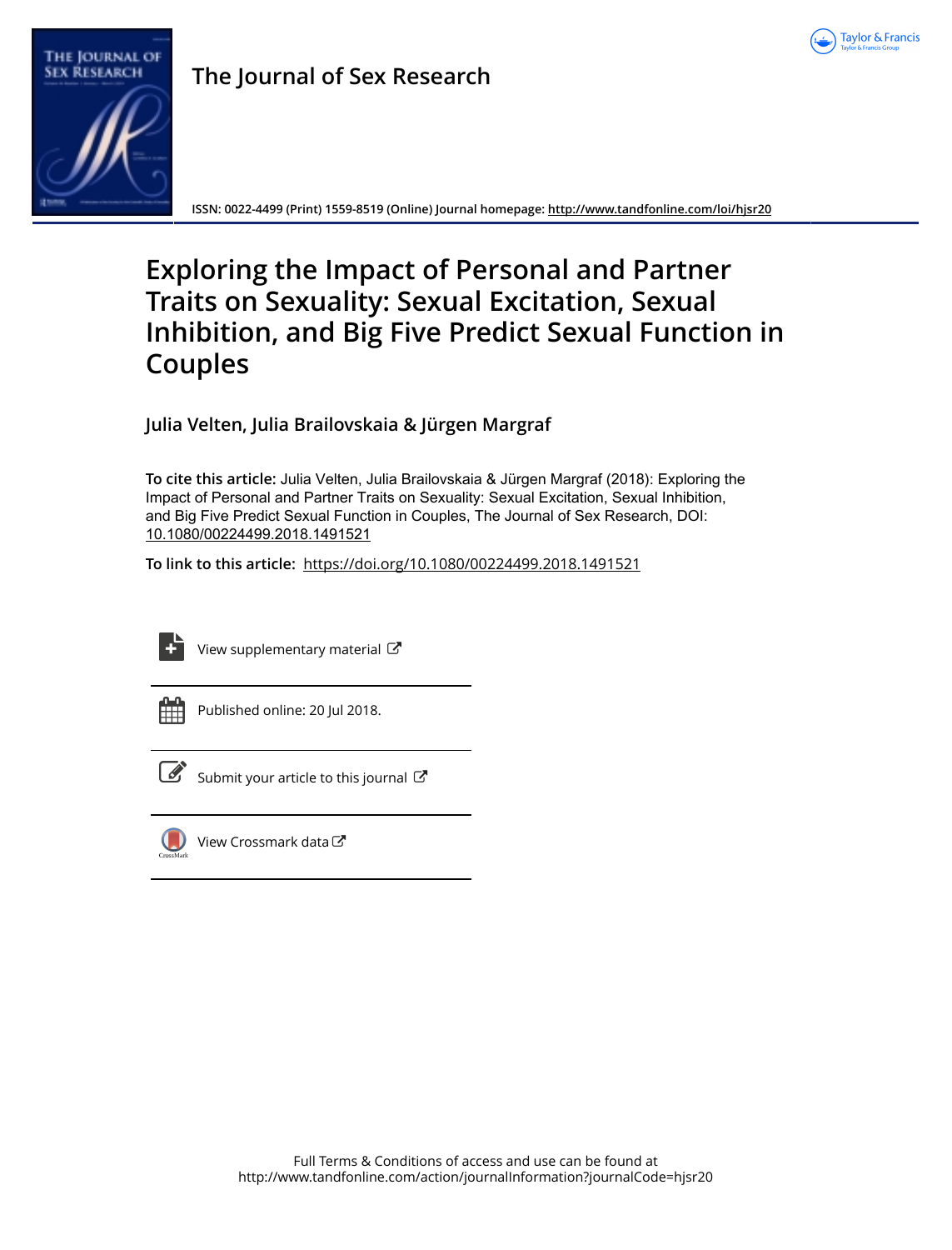

Check for updates

# <span id="page-1-0"></span>Exploring the Impact of Personal and Partner Traits on Sexuality: Sexual Excitation, Sexual Inhibition, and Big Five Predict Sexual Function in Couples

# Julia Velten, Julia Brailovskaia, and Jürgen Margraf

Mental Health Research and Treatment Center, Ruhr-Universität Bochum, Bochum, Germany

Sexual difficulties are common among women and men and are associated with various mental and physical health problems. Although psychological traits are known to impact sexual attitudes and behavior, sexuality- and personality-related traits have not been jointly investigated to assess their relevance for sexual functioning in couples. The aim of this study was to investigate how psychological traits of two partners influence women's and men's sexual function. Data from 964 couples, representative of the adult population in Germany, were analyzed. Sexual function was assessed with the Female Sexual Function Index (FSFI) and the International Index of Erectile Function (IIEF). Sexuality-related traits were measured with the Sexual Excitation/Sexual Inhibition Inventory for Women and Men (SESII-W/M). Personality was measured with self-report and partner-rating versions of the Big Five Inventory (BFI). Sexual excitation was a positive and sexual inhibition was a negative predictor of sexual function in both genders. Women whose partners were sexually inhibited reported lower sexual function. Conscientious individuals reported better sexual function. Women whose partners were more conscientious also had better sexual function. Assessing partner-related factors may be helpful to identify predisposing and maintaining factors of sexual dysfunctions, especially in women.

From a biopsychosocial approach, sexual function is influenced by biological (e.g., age, health), psychological (e.g., traits, cognitions), sociocultural (e.g., norms, values), and relationshiprelated (e.g., discord, communication) factors (for a review, see Brotto et al., [2016\)](#page-11-0). In men, the most common sexual dysfunctions include erectile or ejaculatory problems; in women, they include low desire and arousal, problems reaching orgasm, or genitopelvic pain (McCabe et al., [2016\)](#page-12-0). The sexual lives of partners in a steady relationship are intertwined and are often negatively affected if one partner experiences sexual difficulties (Hendrickx, Gijs, Janssen, & Enzlin, [2016](#page-11-0); Rosen et al., [2000\)](#page-12-0).

It is, however, still unclear how etiological factors interact in predicting sexual function, especially in the context of steady relationships, where one's sexual function might be significantly impacted by partner variables. A partner's personality may influence whether he or she is open to new experiences, thorough and dutiful in general, easily sexually excited, or worried by sexual performance anxiety. Thus, the personality of a partner may affect a couple's

sexual experiences in multiple ways, also depending on the other partner's predispositions (Orth, [2013](#page-12-0); Watson, Hubbard, & Wiese, [2000\)](#page-13-0). To date, few studies have investigated the relevance of psychological traits of a partner for women's and men's sexual function. This article aims to address this research gap by investigating how different traits of two sexual partners jointly predict each partner's individual sexual functioning. More precisely, this article focuses on the relevance of two propensities that are closely related to sexual function, namely sexual excitation (SE) and sexual inhibition (SI) (Bancroft & Janssen, [2000\)](#page-11-0), and examines their relevance in comparison to the more general Big Five personality traits (Costa & McCrae, [1992\)](#page-11-0).

# Sexual Excitation and Sexual Inhibition As Predictors of Sexual Function

A key tenet of the dual control model of sexual response is that sexual function is influenced by two trait factors: SE and SI. Thus, a low level of SE, combined with a high level of SI, should be related to sexual difficulties in women and men (Bancroft, [1999](#page-11-0); Bancroft, Graham, Janssen, & Sanders, [2009;](#page-11-0) Bancroft & Janssen, [2000](#page-11-0)). Since the late 1990s, studies have investigated and confirmed these proposed associations across genders (Bancroft et al., [2009;](#page-11-0) Bloemendaal & Laan, [2015](#page-11-0); Sanders, Graham, Milhausen, Graham, & Milhausen, [2008](#page-12-0); Velten,

Correspondence should be addressed to Julia Velten, Faculty of Psychology, Department of Clinical Psychology and Psychotherapy, Mental Health Research and Treatment Center, Ruhr-Universität Bochum, Massenbergstrasse 9-13, Bochum D-44787, Germany. E-mail: julia.velten@rub.de

Color versions of one or more of the figures in the article can be found online at [www.tandfonline.com/hjsr.](http://www.tandfonline.com/hjsr)

Supplemental data for this article can be accessed [here](https://doi.org/10.1080/00224499.2018.1491521).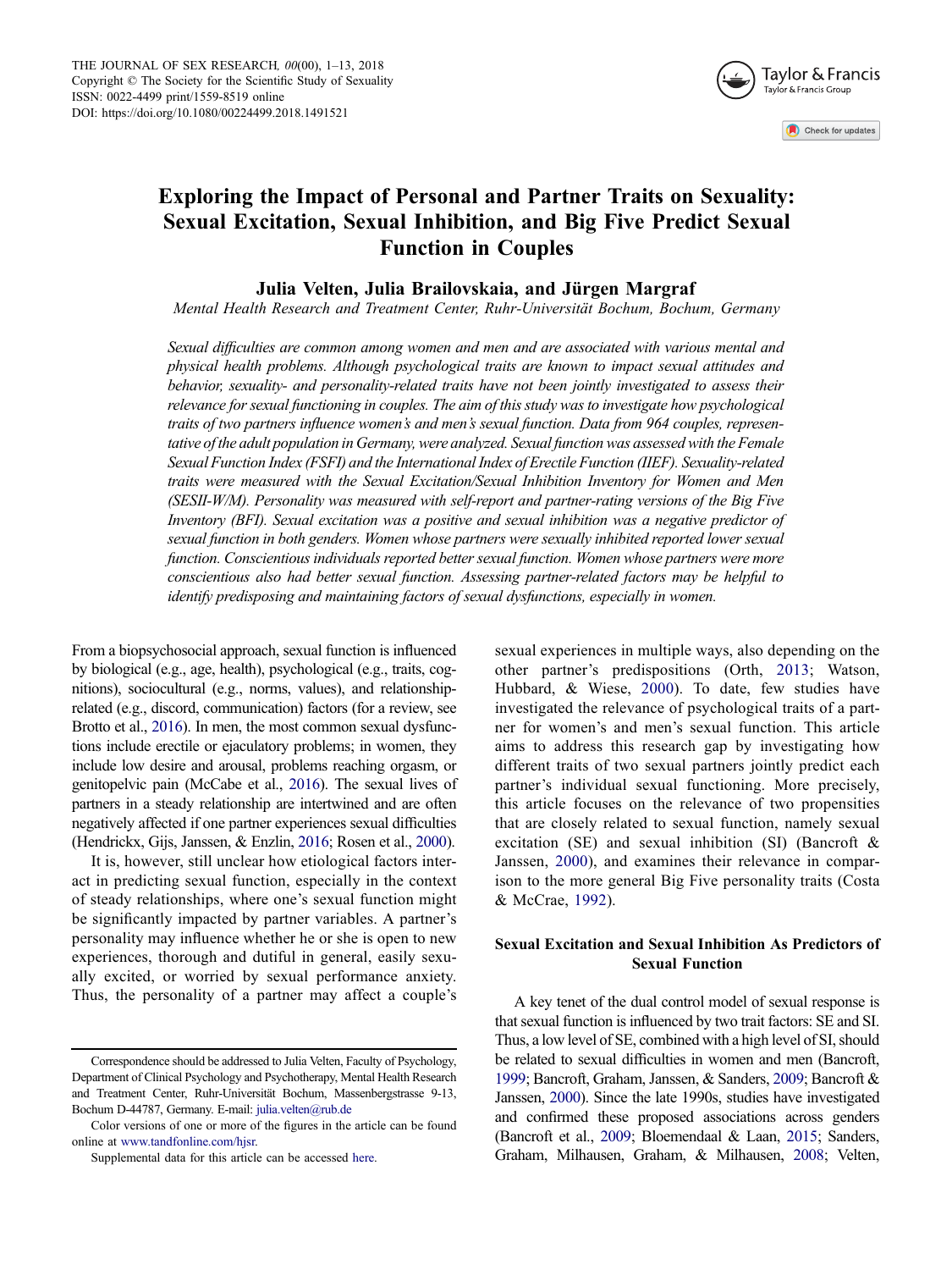<span id="page-2-0"></span>Scholten, Graham, & Margraf, [2017\)](#page-13-0). Several questionnaires have been developed to assess SE and SI in women and men (Graham, Sanders, & Milhausen, [2006;](#page-11-0) Janssen, Vorst, Finn, & Bancroft, [2002](#page-12-0)). These instruments consist of up to 10 subscales that measure different aspects of SE and SI. SE-related scales often assess how easily one is aroused by internal (e.g., thoughts, fantasies) or external (e.g., partner characteristics) stimuli. SIrelated scales assess how readily one is turned off by distractions, worries, or performance anxiety (Graham et al., [2006](#page-11-0); Janssen et al., [2002\)](#page-12-0). A recent review summarized the latest findings and demonstrated that there is strong evidence for the predictive value of SI for sexual function in both genders and of SE to predict sexual function in women (Velten, [2017\)](#page-13-0). The dual control model can be seen as a state-trait model and proposes that processes related to SE and SI occur within individuals in response to sexual stimuli (Janssen, [2011\)](#page-11-0). The model also describes SE and SI as stable individual traits that influence the sexual lives of women and men across a variety of situations (Janssen & Bancroft, [2007](#page-12-0)). Studies have almost exclusively focused on the trait component of the model, with a recent study in women reporting a high temporal stability of both factors over a four-year period (Velten, Zahler, Scholten, & Margraf, [2018\)](#page-13-0).

Few studies have investigated how the SE and SI levels of two partners in a steady relationship interact and how they influence sexual function of either of the partners (Lykins, Janssen, Newhouse, Heiman, & Rafaeli, [2012](#page-12-0); Mark, Milhausen, & Maitland, [2013\)](#page-12-0). As sexual function of one partner within a partnership is directly linked to the other partner's sexual life, one could assume that if one partner is more (or less) easily aroused or more (or less) sexually inhibited, this might substantially impact the other partner's sexuality. Investigating this research question in a small sample of 35 newlyweds, greater similarity between partners for SI was associated with fewer sexual problems in wives. In other words, a mismatch in SI between partners was related to more sexual problems in women (Lykins et al., [2012](#page-12-0)). Investigating the relative impact of perceived and actual sexual compatibility in a sample of 133 heterosexual college students, Mark et al. ([2013\)](#page-12-0) found that sexual satisfaction was impacted only by the degree to which couples perceived themselves as compatible. Actual differences on several subscales of SE and SI did not predict couples' satisfaction with their sexual life. While sexual satisfaction, defined as one's evaluation of positive and negative dimensions of one's sexual relationship (Lawrance & Byers, [1995](#page-12-0)), is not the same as sexual function—which includes how often or reliably one experiences a sexual response, namely erection, lubrication, or orgasm during sexual activity (Rosen et al., [2000;](#page-12-0) Rosen, Cappelleri, & Gendrano, [2002\)](#page-12-0)—both factors tend to be highly positively correlated (Althof et al., [2010;](#page-11-0) Heiman et al., [2011;](#page-11-0) Velten & Margraf, [2017\)](#page-13-0). Until now, the direct impact of partner scores of SE and SI on sexual function, however, has not been assessed and an adequate statistical technique that addresses the nonindependence of dyadic data (Cook & Kenny, [2005](#page-11-0)) has not been used. While previous studies focused on trait similarity, to our

2

knowledge, no study so far has investigated how SE and SI influence the sexual function of a sexual partner.

#### Personality Traits and Sexual Function

Research linking personality factors and sexual function in men and women is still scarce. Despite the relevance of sexuality for general well-being and the extensive work that has been carried out in the field of personality measurement, few researchers have focused on the association of personality traits and sexuality-related outcomes (Bancroft, [2009](#page-11-0), p. 228).

One exception is Eysenck [\(1971](#page-11-0), [1976](#page-11-0)), who, more than 40 years ago, started to investigate the impact of extraversion, emotional stability, $\frac{1}{1}$  and psychoticism on sexual attitudes and behavior using samples of undergraduate students. He found that individuals with high levels of extraversion were more open to sexual experiments, had more partners, and engaged more often in sexual activities compared to more introverted people. Individuals low on emotional stability reported more frequent sexual dysfunction and lower sexual satisfaction. Other researchers who conducted similar analysis using comparable measures contradicted Eysenck by emphasizing "a general lack of contribution of personality variables […] to sexuality, as measured" (Farley, Nelson, Knight, & Garcia-Colberg, [1977,](#page-11-0) p. 118).

Using a five-factor model of personality, also known as the big five, Costa, Fagan, Piedmont, Ponticas, and Wise [\(1992](#page-11-0)) investigated the relationship between extraversion, agreeableness, conscientiousness, emotional stability, openness to experience, and various sexuality-related outcomes in a sample of 454 adults seeking evaluation at a sexual health clinic. The results for men were as follows: Higher emotional stability was correlated with higher sexual satisfaction, and higher extraversion was associated with higher sexual drive. Agreeableness was not correlated to sexual drive and satisfaction but was negatively related to symptoms of sexual dysfunctions. Openness to experience was positively correlated with a greater sexual drive, more sexual fantasies, and a greater range of sexual experiences. The authors concluded that openness to experience seems to have a broad impact on different aspects of sexual function. Conscientiousness was associated with lower sexual drive but also fewer dysphoric symptoms. In women, personality factors were mostly unrelated to their sexual experiences and satisfaction (Costa et al., [1992](#page-11-0)). While not directly investigating the impact of personality on sexual function, but rather on sexuality-related attitudes as well as sexual satisfaction, Heaven et al. ([2003\)](#page-11-0) were able to support some of the previous findings. Friendliness (a lower order factor of extraversion) and self-consciousness (a facet of emotional

<sup>&</sup>lt;sup>1</sup> In this study, we decided to name this personality trait, with its "positive" label, emotional stability. Some of the studies cited in the introduction, however, used the negative end point of the scale, namely, neuroticism. The two labels refer to opposite end points of the same factor.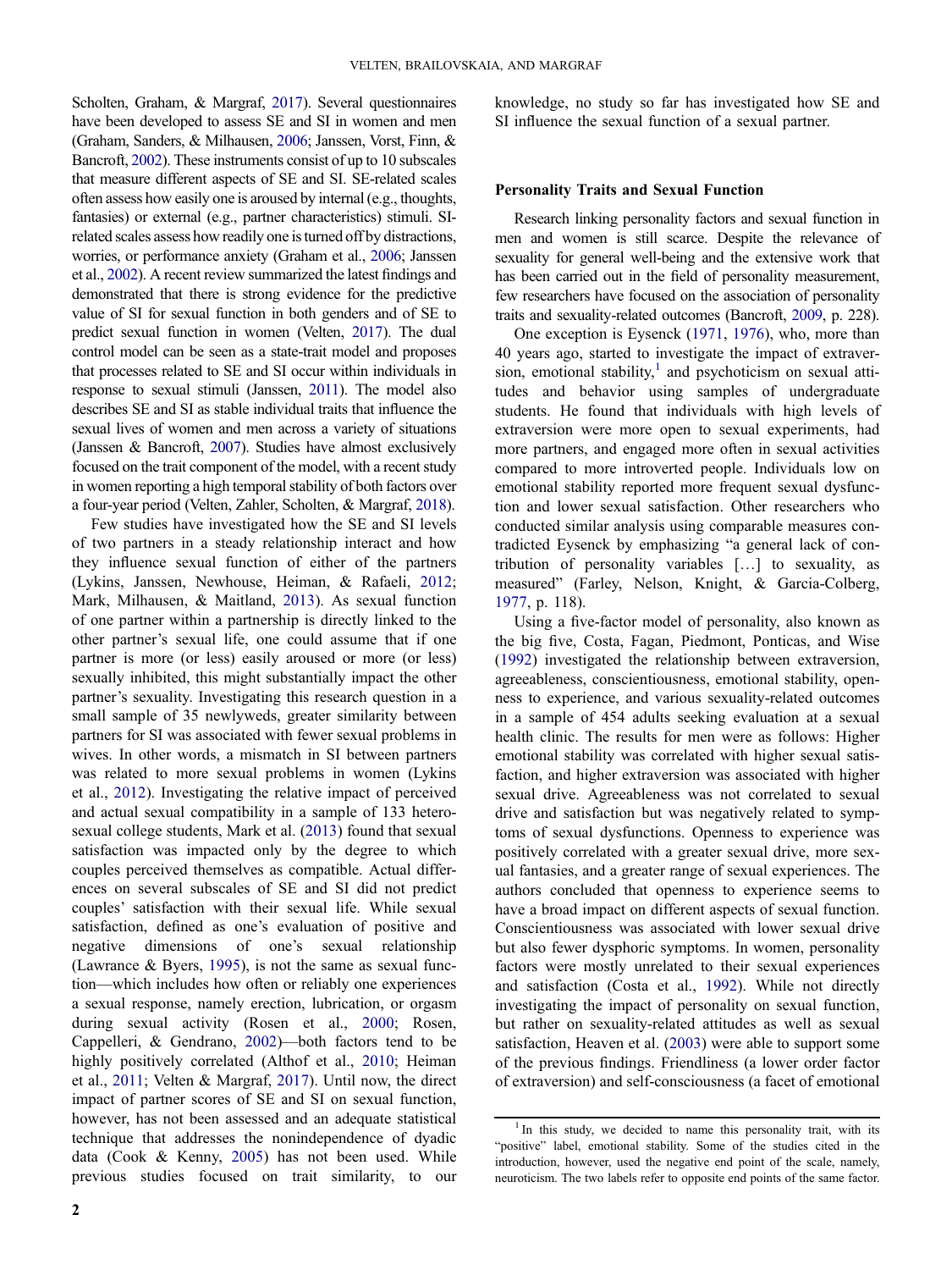<span id="page-3-0"></span>stability) were positively correlated to sexual satisfaction in a sample of 125 undergraduate students. The generalizability of some previous studies is, however, limited by the use of highly selective (young, highly educated) samples. In addition, most studies did not directly address the role of personality for sexual function but rather for a more general cognitive-emotional evaluation of one's sexual life.

In one study, men with a diagnosed sexual dysfunction had significantly lower emotional stability than sexually healthy participants (Quinta Gomes & Nobre, [2011\)](#page-12-0). When controlling for age, education, and marital status, sexual function—measured with the International Index of Erectile Function (IIEF; Rosen et al., [2002\)](#page-12-0)—was correlated with greater extraversion and emotional stability. When entering all personality factors as predictors in a multiple regression analysis, extraversion was no longer significant and emotional stability remained the only significant predictor. Another study used a sample of 526 women and assessed the impact of personality on sexual function with a well-validated questionnaire, the Female Sexual Function Index (FSFI; Rosen et al., [2000\)](#page-12-0). Higher levels of extraversion, conscientiousness, emotional stability, and openness to experience were associated with better sexual function (Crisp, Vaccaro, Fellner, & Kleeman, [2015](#page-11-0)). In a sample of 50 women, the association between personality factors and distress caused by sexual difficulties was investigated. Results indicated that openness was negatively correlated with sexual distress and extraversion showed a trend toward significance in the same direction (Crisp et al., [2013](#page-11-0)).

# Using Dyadic Data to Investigate the Impact of Partner Traits

To evaluate the impact of one partner's traits on the sexual function of their partner, the use of dyadic data is required. By including the personality profiles and sexual function levels of both partners, the relative contribution of one's own traits (actor effect) and the partner's traits (partner effect) on sexual function can be estimated. In addition, a data analysis technique is needed to account for the nonindependence of responses of the two individuals involved in a dyadic relationship (Cook & Kenny, [2005\)](#page-11-0). The actor–partner interdependence model (APIM) allows simultaneously estimating actor and partner effects and investigating the interdependence between two members of a couple and includes the appropriate statistical methods for testing it (Kenny, Kashy, & Cook, [2006](#page-12-0); Raudenbush & Bryk, [2002\)](#page-12-0). Therefore, the APIM has been increasingly applied and recommended for the study of close relationships (Cook & Kenny, [2005\)](#page-11-0).

To our knowledge, no study so far has investigated the impact of partner personality on sexual function in a sample of couples. It is clear that sexual difficulties such as erectile dysfunction impact the sexual life within a partnership (Fisher, Rosen, Eardley, Sand, & Goldstein, [2005](#page-11-0)) and that discrepancies in sexual desire can cause significant distress in both partners (Willoughby, Farero, & Busby, [2014](#page-13-0); Willoughby & Vitas, [2012](#page-13-0)). Little is known about how individual and partner levels of sexuality-related factors such as SE and SI, as well as the big five personality traits, influence sexual function within the context of steady relationships. In other words, it is unclear whether general personality traits can add to the explanation of sexual function above and beyond sexuality-related traits. Therefore, the aim of the present study was to explore how the previously mentioned trait factors of two partners can be used to explain sexual function levels in a population-based sample of dyadic/romantic couples.

#### Method

#### Participants

In total, 964 couples ( $N = 1,928$  individuals) completed a survey about relationships and sexuality. [Table 1](#page-4-0) gives an overview of the sample characteristics.

In our sample, men were significantly older than women,  $t$  $(922) = -4.72$ ,  $p < .001$ ,  $d = 0.21$ . Significant gender differences were also found for college education,  $\chi^2(2)$ = 53.34,  $p < .001$ ,  $d = 0.34$ , with more men than women having a college degree; and occupation,  $\chi^2(4) = 495.71$ ,  $p < .001$ ,  $d = 1.18$ , with men more likely to be working full time or to be retired. In this sample, 98% ( $n = 950$ ) of the couples were in a heterosexual relationship. The remaining 2% included 9 (0.9%) male–male and 5 (0.5%) female–female couples.

# **Measures**

**Personality Traits.** The big five personality traits were assessed with a short version of the Big Five Inventory (BFI; Rammstedt & John, [2007\)](#page-12-0), an instrument that includes 11 items rated on a scale ranging from 1 (Disagree strongly) to 5 (Agree strongly). The BFI is a reliable and valid measure to assess the big five in research contexts where participation time is limited (Rammstedt  $&$  John, [2007](#page-12-0)). In addition to the self-rating version of the questionnaire (e.g., Item 3: "I tend to be lazy"), a slightly modified version was used to assess the participant's evaluation of their partner's personality (e.g., Item 1: "My partner is reserved"). As self and partner ratings of big five traits were significantly correlated  $(.38 \le r \le .53, p \le .001)$ , aggregated scores (calculated as the mean value between self-reports and partner ratings) were used as an indicator of an individual's "true" personality (Watson et al.,  $2000$ ).<sup>2</sup>

Sexual Excitation and Inhibition. The two propensities of the dual control model were assessed with the Sexual Excitation/Sexual Inhibition Inventory for Women and Men (SESII-W/M; Milhausen et al., [2010\)](#page-12-0). This self-report questionnaire assesses SE and SI with 30 items that are answered on a Likert-type rating scale from 1 (Strongly disagree) to 4 (Strongly agree). The original measure has

 $2$ <sup>2</sup> The amount of variance explained and the overall pattern of results were similar if only self-report or partner ratings were used. Please contact the author for further information.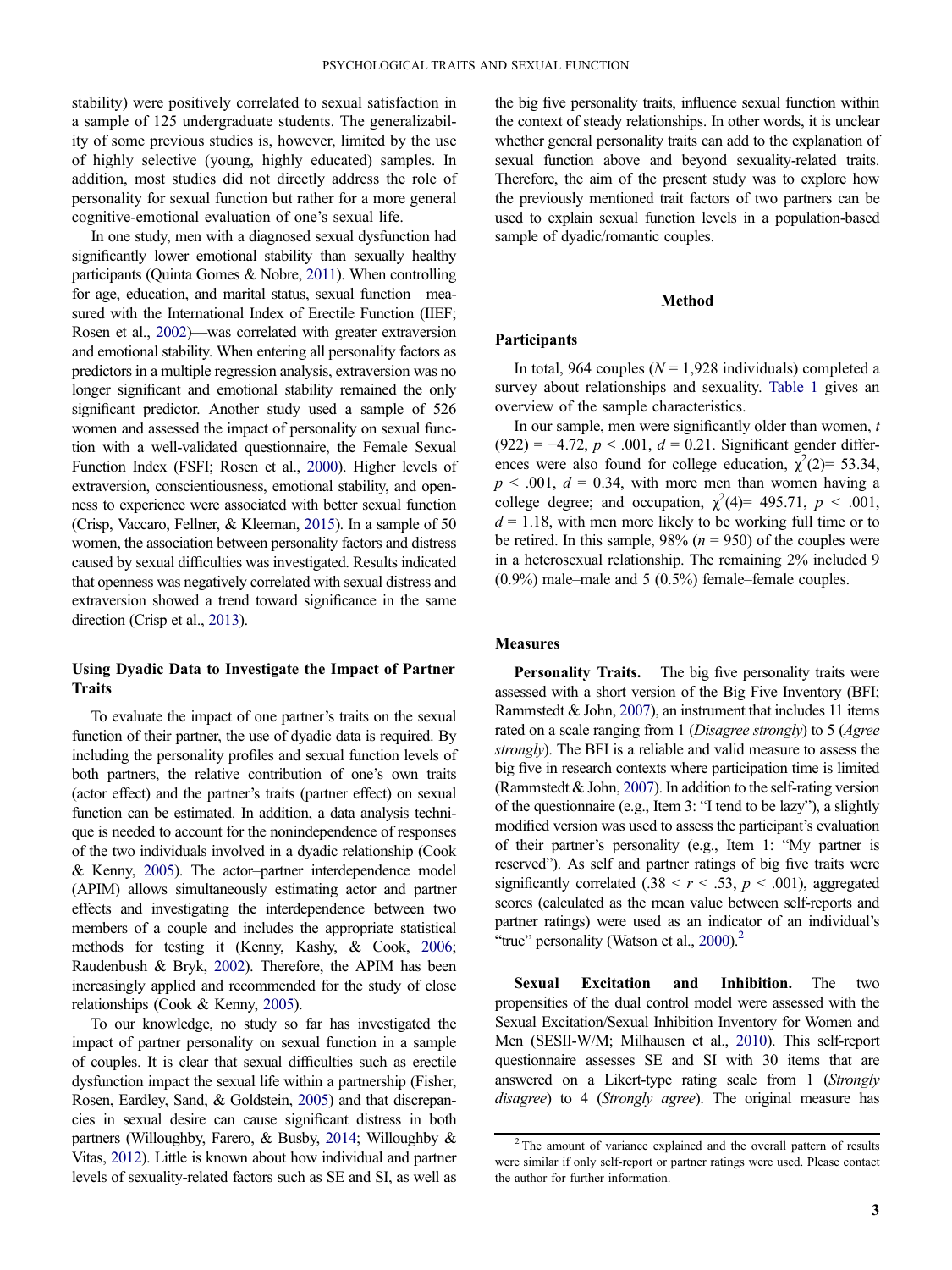#### <span id="page-4-0"></span>Table 1. Sample characteristics.

| M(SD)<br>51.28 (12.73)<br>Age (Range: 18–90)<br>Partnership duration (in years; Range: 0–66)<br>23.98 (13.79)<br>Children (Range: 0-8)<br>1.70(1.14)<br>$n^{\rm a}$ (%)<br>Marital status<br>Married<br>1667(87.1)<br>Unmarried<br>140(7.3)<br>106(5.6)<br>Other (e.g., divorced, widowed)<br>Relationship status<br>Consensual monogamy<br>1206 (62.8)<br>No explicit agreement concerning monogamy<br>650 (33.9)<br>Agreed to have sex with others (e.g. threesomes)<br>45(2.3) |
|-----------------------------------------------------------------------------------------------------------------------------------------------------------------------------------------------------------------------------------------------------------------------------------------------------------------------------------------------------------------------------------------------------------------------------------------------------------------------------------|
|                                                                                                                                                                                                                                                                                                                                                                                                                                                                                   |
|                                                                                                                                                                                                                                                                                                                                                                                                                                                                                   |
|                                                                                                                                                                                                                                                                                                                                                                                                                                                                                   |
|                                                                                                                                                                                                                                                                                                                                                                                                                                                                                   |
|                                                                                                                                                                                                                                                                                                                                                                                                                                                                                   |
|                                                                                                                                                                                                                                                                                                                                                                                                                                                                                   |
|                                                                                                                                                                                                                                                                                                                                                                                                                                                                                   |
|                                                                                                                                                                                                                                                                                                                                                                                                                                                                                   |
|                                                                                                                                                                                                                                                                                                                                                                                                                                                                                   |
|                                                                                                                                                                                                                                                                                                                                                                                                                                                                                   |
|                                                                                                                                                                                                                                                                                                                                                                                                                                                                                   |
|                                                                                                                                                                                                                                                                                                                                                                                                                                                                                   |
|                                                                                                                                                                                                                                                                                                                                                                                                                                                                                   |
| Consensual nonmonogamy<br>19(1.0)                                                                                                                                                                                                                                                                                                                                                                                                                                                 |
| Household income per month in Euro                                                                                                                                                                                                                                                                                                                                                                                                                                                |
| < 2,000<br>273 (15.2)                                                                                                                                                                                                                                                                                                                                                                                                                                                             |
| $2,000 - 3,000$<br>470 (26.2)                                                                                                                                                                                                                                                                                                                                                                                                                                                     |
| 3,000-4,000<br>422 (23.5)                                                                                                                                                                                                                                                                                                                                                                                                                                                         |
| > 4,000<br>628 (35.0)                                                                                                                                                                                                                                                                                                                                                                                                                                                             |
| <b>Education</b> level                                                                                                                                                                                                                                                                                                                                                                                                                                                            |
| No high-school degree<br>625 (32.4)                                                                                                                                                                                                                                                                                                                                                                                                                                               |
| High-School degree<br>208 (10.8)                                                                                                                                                                                                                                                                                                                                                                                                                                                  |
| College degree<br>1095 (56.8)                                                                                                                                                                                                                                                                                                                                                                                                                                                     |
| Occupation                                                                                                                                                                                                                                                                                                                                                                                                                                                                        |
| Full-time occupation<br>933 (49.0)                                                                                                                                                                                                                                                                                                                                                                                                                                                |
| Part-time occupation<br>367 (19.3)                                                                                                                                                                                                                                                                                                                                                                                                                                                |
| Retired<br>375 (19.7)                                                                                                                                                                                                                                                                                                                                                                                                                                                             |
| Housewife/House husband<br>130(6.8)                                                                                                                                                                                                                                                                                                                                                                                                                                               |
| Other<br>123(6.7)                                                                                                                                                                                                                                                                                                                                                                                                                                                                 |

Note. <sup>a</sup> Numbers vary due to missing data.

demonstrated good test-retest reliability as well as construct validity (Milhausen et al., [2010](#page-12-0)). The German version of the SESII-W/M exhibited good convergent and discriminant validity (Velten, Scholten, & Margraf, [2018](#page-13-0)). The two complete SE and SI scales also showed acceptable to good internal consistency, with a Cronbach's alpha  $(\alpha)$  of .78 for SE and .85 for SI (Velten, Scholten, & Margraf, [2018\)](#page-13-0).

Sexual Function. Because of its gender specificity, two different questionnaires were used to measure sexual function in women and men. The FSFI (Rosen et al., [2000\)](#page-12-0) was used to assess sexual function in women. It consists of 19 items and six subscales (i.e., desire, arousal, lubrication, orgasm, satisfaction, and pain) that are answered on a 0 or 1 to 5-point scale, with higher scores indicating better sexual function. Subscales can be combined into one total score, ranging from  $1.2<sup>3</sup>$  to 36 points, with a clinical cutoff of 26.55 (Wiegel, Meston, & Rosen, [2005](#page-13-0)); women scoring below that cutoff are deemed at risk for sexual dysfunction.

The validation of the German FSFI yielded good psychometric properties (Berner, Kriston, Zahradnik, Härter, & Rohde, [2004\)](#page-11-0). In the present study, internal consistency of the total scale was excellent,  $\alpha = .97$ .

Men's sexual function was assessed with the 15-item IIEF (Rosen et al., [2002\)](#page-12-0). Items are answered on a scale from 0 to 5, with higher scores indicating better sexual function. A total score can be calculated, ranging from 5 to 75. In a German validation study of the IIEF, a value of 53 for the total scale was the appropriate cutoff score to identify men with erectile dysfunction (Wiltink, Hauck, Phädayanon, Weidner, & Beutel, [2003](#page-13-0)). Good psychometric properties of the IIEF have been found in various populations and language versions (Rosen et al., [2002](#page-12-0)). In this study, internal consistency was excellent,  $\alpha = .91$ .

#### Other Relevant Variables

To control for their influence on sexual function, several variables were included in our data analysis. Age and relationship duration are known correlates of sexual function in women and men (Gades et al., [2009;](#page-11-0) Liu, [2003](#page-12-0); Martelli et al., [2012](#page-12-0)). General health is also significantly associated with sexual function, with more healthy participants also reporting better sexual function (Davison, Bell, LaChina, Holden, & Davis, [2009](#page-11-0); Gallicchio et al., [2007](#page-11-0)). Finally, relationship satisfaction is a predictor of sexual satisfaction (Heiman et al., [2011](#page-11-0); Rellini & Meston, [2007](#page-12-0)). A single-item measure was used to assess relationship satisfaction. Participants were asked how satisfied they were with their current relationship and answered the question on a scale ranging from 0 to 100, with lower scores indicating lower satisfaction. Individuals with high emotional stability, agreeableness, conscientiousness, and extraversion are generally more satisfied with their intimate relationships (Malouff, Thorsteinsson, Schutte, Bhullar, & Rooke, [2010\)](#page-12-0). To control for the impact of a more general satisfaction with the current relationship on sexual function, this variable was also included in our model.

# Procedure

Computer-assisted telephone interviews were conducted for screening purposes and to gather participants' informed consent. The study aimed to include a representative sample of the adult population in Germany. To accomplish representativeness, the sample was drawn from the residential population aged 18 years and older that was accessible via landline or mobile phones. Landline telephone numbers were chosen based on regional stratification, while mobile phone numbers were stratified by providers. A within-household random-sampling technique was used to facilitate random selection of individuals and to minimize sampling bias.

During the telephone screening, it was assessed whether the respective household member was in a steady relationship. If the person answered affirmatively, the interviewer asked if he or she

<sup>3</sup> To allow for a calculation of the total score of women who had missing values, we calculated the mean scores of all subscales before weighting them according to the instructions of Rosen et al. ([2000](#page-12-0)). This led to a change of the total range from 2–36 to 1.2–36. This procedure had no impact on the results of this study.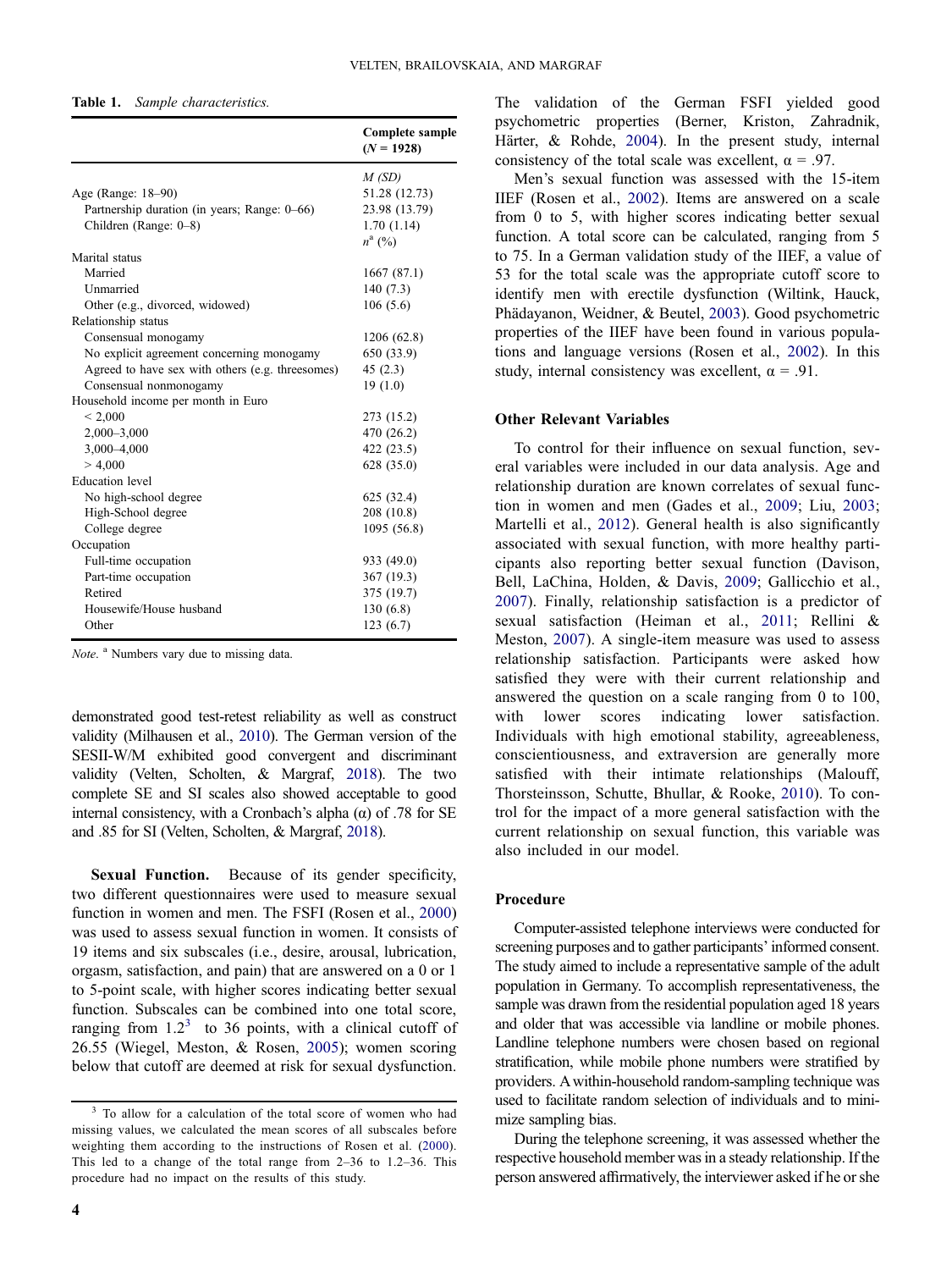<span id="page-5-0"></span>

Figure 1. Actor–partner interdependence model (APIM). The boxes on the left indicate the independent variables for men and women. The boxes on the right indicate the dependent variable for each. E1 and E2 represent the residual error of sexual function for men and women, respectively. Single-headed arrows indicate predictive paths. Double-headed arrows indicate correlated variables. Paths labeled with a indicate actor effects, and paths labeled with b indicate partner effects.

would be willing to participate in a study on relationship factors and sexuality together with their partner. After receiving detailed information about the study, informed consent of both partners was obtained verbally. Participants were assured that they could withdraw their consent at any given point without negative consequences. Individuals without a steady partner were also eligible and received a modified version of the questionnaire (data presented elsewhere). All participants could choose to participate via online or paper-and-pencil survey. Study information (e.g., content, duration, and voluntariness) was again presented on the first page of the survey. The Ethics Committee of the Faculty of Psychology at the authors' university approved the study.

Participants were informed not to discuss the content of the study before both partners had completed and submitted their surveys. A maximum of three reminder calls were made or reminder e-mails were sent to increase response rates. The study was conducted between September 2015 and January 2016. Of 8,153 identified target persons, 3,467 individuals (42.5%) gave their informed consent to participate. Of all 2,275 couples that agreed to participate, 964 (42.4%) returned questionnaires from both partners. A total of 1,144 (59.2%) individuals participated online; the remaining participants chose the paper-and-pencil format.

#### Data Analysis

Before data analysis, sexual function that was assessed with two gender-specific questionnaires was standardized to allow for cross-gender comparisons. To account for the nonindependence of the data, we calculated one two-level model where individuals are nested within dyads (Raudenbush & Bryk, [2002\)](#page-12-0). The APIM technique was used to simultaneously estimate actor and partner effects on the actor's sexual function (Kenny et al., [2006\)](#page-12-0). An important advantage of APIM is that it accounts for the nonindependence of responses of the two individuals that are involved in a dyadic relationship. Thereby, it allows researchers to investigate the interdependence between two individuals of a couple and includes the appropriate statistical methods for testing it (Cook & Kenny, [2005\)](#page-11-0). The APIM has been increasingly applied to and recommended

for the study of close relationships. Figure 1 shows an example of an APIM for extraversion as a predictor of sexual function.

The model that investigated the impact of trait factors on sexual function used the following formula: Sexual function  $_{ij} = \beta_{0i} + \beta_1 ($ Actor trait<sup>4</sup>)  $_{ij} + \beta_2 ($ Partner trait)  $_{ij}$  +  $β<sub>3</sub>(Action trait * G) <sub>ii</sub> + β<sub>4</sub>(Partner trait * G) <sub>ij</sub> + r<sub>0i</sub> + ε<sub>ij</sub>$ where sexual function  $_{ii}$  is the  $_i$ th individual's sexual function in dyad j, with gender as the distinguishing variable as moderator (denoted as G). In this model,  $\beta_{0i}$  is the individual-specific intercept,  $β_1$  to  $β_8$  are individual-specific predictors,  $r_{0i}$  describes the random intercept, and  $\varepsilon_{ii}$  indicates the residuals. One model was calculated to simultaneously assess the impact of all personality factors under investigation.

Data were analyzed by an online application that is based on the program R (Kenny, [2015;](#page-12-0) R Development Core Team, [2010\)](#page-12-0). The APIM analysis used generalized least squares analysis with correlated errors and restricted maximum likelihood estimation. The tests of coefficients within the APIM analysis were Z tests and the tests of correlations were based on t tests of correlation coefficients. All predictors were grand-mean-centered before the analysis. The partial correlations between predictor and outcome variables, controlling for all other predictors, were calculated as effect sizes. Values above  $r = .10$ indicate a small effect size, between  $r = .30$  and  $r = .50$ a medium effect size, and above  $r = .50$  a large effect size (Cohen, [1988](#page-11-0)).

#### Results

#### Descriptive Analyses

[Table 2](#page-6-0) shows an overview of the predictor and outcome variables for women and men. In all,  $43.1\%$  ( $n = 395$ ) of women and 27.7% ( $n = 257$ ) of men reported sexual function

<sup>&</sup>lt;sup>4</sup> To improve readability, this formula includes only one personality trait. Our complete formula, however, included all trait factors as well as control variables and their interaction with gender.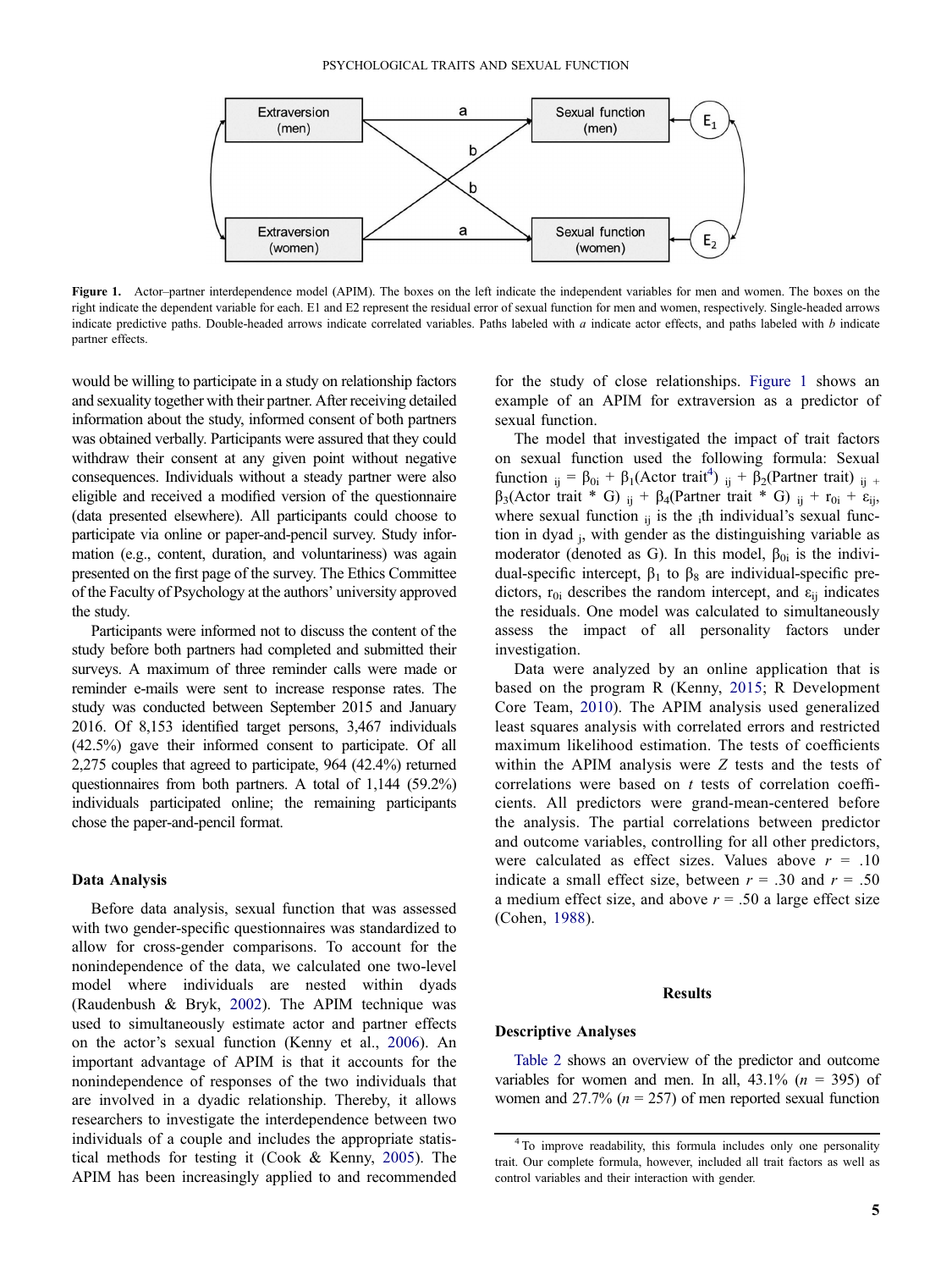<span id="page-6-0"></span>

|  |  | <b>Table 2.</b> Sample characteristics for predictor and outcome variables |  |  |  |  |  |
|--|--|----------------------------------------------------------------------------|--|--|--|--|--|
|--|--|----------------------------------------------------------------------------|--|--|--|--|--|

|                                                     | <b>Complete Sample</b><br>$(N = 1928)$ |           | Women<br>$(n = 960)$ |       | Men<br>$(n = 968)$ |       |                  |                  |
|-----------------------------------------------------|----------------------------------------|-----------|----------------------|-------|--------------------|-------|------------------|------------------|
|                                                     | $\boldsymbol{M}$                       | <b>SD</b> | $\boldsymbol{M}$     | SD    | $\boldsymbol{M}$   | SD    | $\boldsymbol{p}$ | $\boldsymbol{d}$ |
| Sexual function                                     |                                        |           | 24.18                | 9.77  | 54.92              | 18.35 |                  |                  |
| (range: women = 1.2 to 36.0, men = 5 to 75)         |                                        |           |                      |       |                    |       |                  |                  |
| Relationship duration<br>(range: 0 to 66 years)     | 23.98                                  | 13.79     |                      |       |                    |       |                  |                  |
| Relationship satisfaction<br>(range: $0$ to $100$ ) | 81.58                                  | 17.69     | 81.65                | 17.94 | 81.54              | 17.43 | .914             | 0.00             |
| Health (self-reported)<br>(range: $0$ to $100$ )    | 79.20                                  | 15.49     | 79.85                | 15.92 | 78.56              | 15.04 | .068             | 0.08             |
| Sexual excitation<br>(range: $1$ to $4$ )           | 2.37                                   | 0.40      | 2.26                 | 0.39  | 2.48               | 0.37  | < .001           | 0.58             |
| Sexual inhibition<br>Range: $1$ to $4$ )            | 2.64                                   | 0.45      | 2.82                 | 0.41  | 2.46               | 0.42  | < .001           | 0.87             |
| Extraversion<br>(range: $1$ to $5$ )                | 3.38                                   | 0.81      | 3.42                 | 0.78  | 3.34               | 0.83  | .038             | 0.10             |
| Agreeableness<br>(range: $1$ to $5$ )               | 3.43                                   | 0.55      | 3.51                 | 0.52  | 3.35               | 0.56  | < .001           | 0.30             |
| Conscientiousness<br>(range: $1$ to $5$ )           | 3.92                                   | 0.65      | 4.00                 | 0.63  | 3.84               | 0.66  | < .001           | 0.25             |
| Emotional stability<br>(range: $1$ to $5$ )         | 3.19                                   | 0.76      | 2.97                 | 0.72  | 3.42               | 0.74  | < 0.001          | 0.62             |
| Openness to experience<br>(range: $1$ to $5$ )      | 3.46                                   | 0.81      | 3.63                 | 0.76  | 3.29               | 0.81  | < 0.001          | 0.28             |

levels that fell below the clinical cutoffs of the FSFI and IIEF, respectively, indicating that they were deemed at risk for sexual dysfunction. The average relationship duration was approximately 24 years ( $SD = 13.79$ ). Relationship satisfaction and self-reported health did not differ between male and female participants. In line with previous studies, men reported higher SE and women reported higher SI (e.g., Velten et al., [2018](#page-13-0)). While men scored higher on emotional stability, women showed higher values of extraversion, agreeableness, conscientiousness, and openness to experience.

#### Correlational Analysis

Correlation patterns were similar for women and men; however, some gender differences were found, especially concerning the relationship between the big five and sexual function (see [Table 3\)](#page-7-0). Sexual function between partners was positively correlated,  $r = .71$ ,  $p < .001$ . Sexual function was negatively correlated with relationship duration and both actor and partner age, suggesting that sexual function levels were lower in longer relationships and older couples. Relationship satisfaction of both members was positively correlated with actor sexual function. Selfreported health of actor and partner were associated with higher sexual function. SE showed positive associations and SI showed negative associations with sexual function. While the previously mentioned correlations had small effect sizes, the following correlations were even smaller  $(r \leq .10)$ , despite their statistical significance: Actor and

6

partner extraversion were positively correlated with sexual function in women and men. Actor agreeableness was predictive of higher sexual function, but only in women. Actor conscientiousness and emotional stability were positive predictors in both genders, while partner conscientiousness and emotional stability were significant in women only. Finally, actor openness to experience was a positive predictor in men, while partner openness was a positive predictor of sexual function in women. Table S1 in the online supplemental material includes bivariate correlations between all outcome and predictor variables for women and men.

#### Actor–Partner Interdependence Model

Gender made a difference in the explanation of sexual function, as was indicated by a significant test of overall distinguishability,  $\chi^2$  (23) = 49.78,  $p < .001$ . Therefore, separate actor and partner effects were estimated for women and men. For the APIM analysis, a total of 920 dyads were included. The amount of variance explained by the full model was  $R^2 = .29$  for women and  $R^2 = .32$  for men. The bivariate correlation between the two partners' scores on sexual function was  $r = .70$ ,  $p < .001$ ; the partial correlation controlling for all predictors was  $r = .63$ ,  $p < .001$ . Of the total nonindependence in sexual function between partners, 37.3% could be explained by the APIM. [Table 4](#page-8-0) shows the results of the APIM for sexual function in women and men.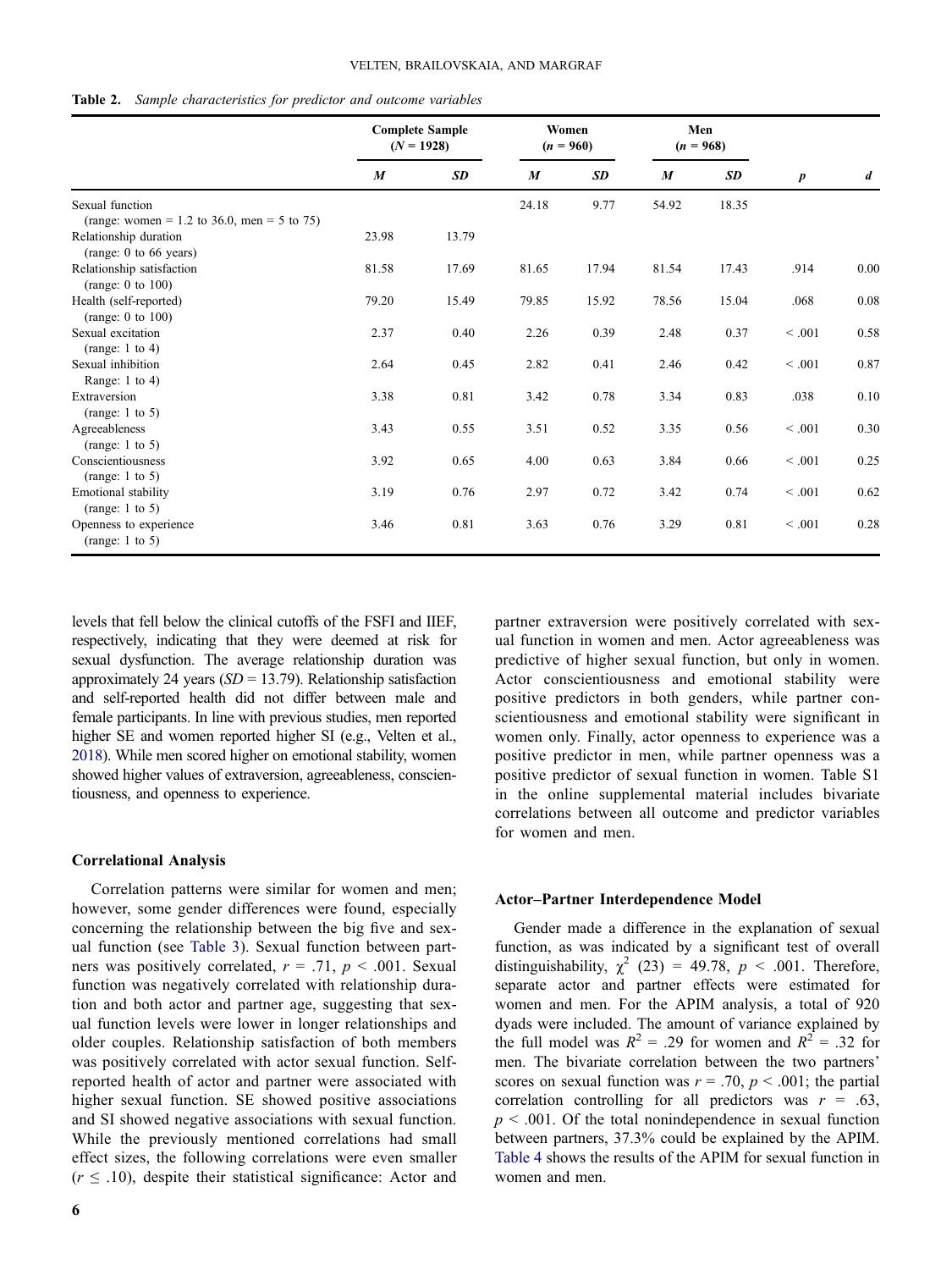| <b>Variables</b>         | Actor/<br>Partner | Men's Sexual<br><b>Function</b> | <b>Women's Sexual</b><br><b>Function</b> |  |  |  |
|--------------------------|-------------------|---------------------------------|------------------------------------------|--|--|--|
| Relationship<br>duration | Actor             | $-.21**$                        | $-.16**$                                 |  |  |  |
| Relationship             | Actor             | $.27**$                         | $.28**$                                  |  |  |  |
| satisfaction             | Partner           | $.24**$                         | $.23**$                                  |  |  |  |
| Age                      | Actor             | $-.24**$                        | $-.18**$                                 |  |  |  |
|                          | Partner           | $-.24**$                        | $-.18**$                                 |  |  |  |
| Health                   | Actor             | $.22**$                         | $.15***$                                 |  |  |  |
|                          | Partner           | $.11**$                         | $.15***$                                 |  |  |  |
| Sexual excitation        | Actor             | $.14**$                         | $.15***$                                 |  |  |  |
|                          | Partner           | $.11**$                         | $.08**$                                  |  |  |  |
| Sexual inhibition        | Actor             | $-.22**$                        | $-.21**$                                 |  |  |  |
|                          | Partner           | $-.15**$                        | $-.10**$                                 |  |  |  |
| Extraversion             | Actor             | $.14**$                         | $.08**$                                  |  |  |  |
|                          | Partner           | $.05*$                          | $.07**$                                  |  |  |  |
| Agreeableness            | Actor             | .02                             | $.05*$                                   |  |  |  |
|                          | Partner           | .03                             | .04                                      |  |  |  |
| Conscientiousness        | Actor             | $.07**$                         | $.08**$                                  |  |  |  |
|                          | Partner           | .01                             | $.07**$                                  |  |  |  |
| Emotional stability      | Actor             | $.10**$                         | $.08**$                                  |  |  |  |
|                          | Partner           | .03                             | $.08**$                                  |  |  |  |
| Openness to              | Actor             | $.07**$                         | .03                                      |  |  |  |
| experience               | Partner           | .01                             | $.09**$                                  |  |  |  |

<span id="page-7-0"></span>Table 3. Bivariate correlations between sexual function and all predictor variables for women (top, right) and men (bottom, left)

\*Correlation is significant at the .05 level (two tailed); \*\*correlation is significant at the .01 level (two tailed).

Actor Effects. First, we are reporting the effects of an individual's predictor scores on his or her own sexual function. Men's sexual function was predicted by their age; older men reported significantly lower sexual function than younger men. Actor relationship satisfaction was predictive of greater sexual function in women and men. Better self-reported health was a positive predictor of sexual function in men. SE was a positive predictor, and SI was a negative predictor in both genders. Of the big five, only actor conscientiousness was a positive predictor in women and men.

**Partner Effects.** Now we consider the effects of partner variables on sexual function. Partner relationship satisfaction was a positive predictor of sexual function among men/ women. In addition, better self-reported health of a sexual partner was predictive of greater sexual function in women but not men. Women whose partners had high SI reported lower sexual function. Lower agreeableness of a sexual partner was predictive of better sexual function in women but not in men. Partner conscientiousness was a positive predictor of sexual function in women. Men whose partners had less emotional stability reported better sexual function.

Actor–Partner Interaction Effects. Significant actor– partner interaction effects indicate that the impact of a partner variable on one's sexual function varies depending on one's own score on the same predictor. First, we found a significant partner–actor interaction for age. The interaction equaled  $-0.00069$  and was statistically significant,  $p \leq .001$ . The

partner effect for men and women who were one SD above the mean on age overall was  $-0.016$ ,  $p < .001$ , and for actors one SD below the mean was 0.001,  $p = .704$ . This finding indicates that a partner's age was a negative predictor of sexual function in older but not in younger individuals.

A significant actor–partner interaction was also found for men concerning SE. The interaction equaled 0.35 and was statistically significant,  $p = .048$ . The partner effect for men who were one SD above the mean on sexual excitation was 0.21,  $p = .042$ , and for men one SD below the mean was  $-0.06$ ,  $p = .572$ . In men with a high level of SE, meaning that they reported being easily aroused by a variety of sexual stimuli, a partner who also reported a high level of SE was predictive of greater sexual function. No other significant actor–partner interaction effects were found. [Figure 2](#page-8-0) shows the interaction between actor and partner SE to predict sexual function in women (nonsignificant) and men.

# Discussion

The main goal of this study was to investigate the relevance of sexuality- and personality-related traits for sexual function within partnerships in a representative populationbased sample. To evaluate the relative impact of individual and partner variables, traits of both partners were explored simultaneously using a data analysis approach that accounted for the interdependence of dyadic couples' data.

# Sexual Excitation and Sexual Inhibition as Predictors of Sexual Function

First, the relevance of two propensities of the dual control model, SE and SI, is considered. In line with previous findings, actor SE was associated with higher sexual function and actor SI was associated with lower sexual function in women (Bloemendaal & Laan, [2015](#page-11-0); Sanders et al., [2008;](#page-12-0) Velten et al., [2017\)](#page-13-0). Women who are easily aroused by a variety of stimuli and who are not inhibited by, for instance, worries about sexual performance, reported higher sexual function levels. In line with previous studies with male samples (Bancroft, Carnes, Janssen, Goodrich, & Long, [2005;](#page-11-0) Janssen et al., [2002](#page-12-0)), both SI and SE were significant predictors. The effect of SE on sexual function in men was small, suggesting that some studies with smaller samples may not have had sufficient statistical power to detect this effect. In addition, a significant actor–partner interaction effect was found concerning the impact of SE on men's sexual function. Only in men with high SE, having a partner with high SE contributed to better sexual function. In men who are easily aroused by erotic fantasies or visual stimuli, having a partner who responds in a similar way may facilitate sexual function. For men who are not as easily aroused, having a partner with high SE does not lead to the same result. This finding is in line with studies about sexual incompatibility or sexual desire discrepancy that emphasize the negative impact of one partner (usually the male) desiring sex more often than the other partner (usually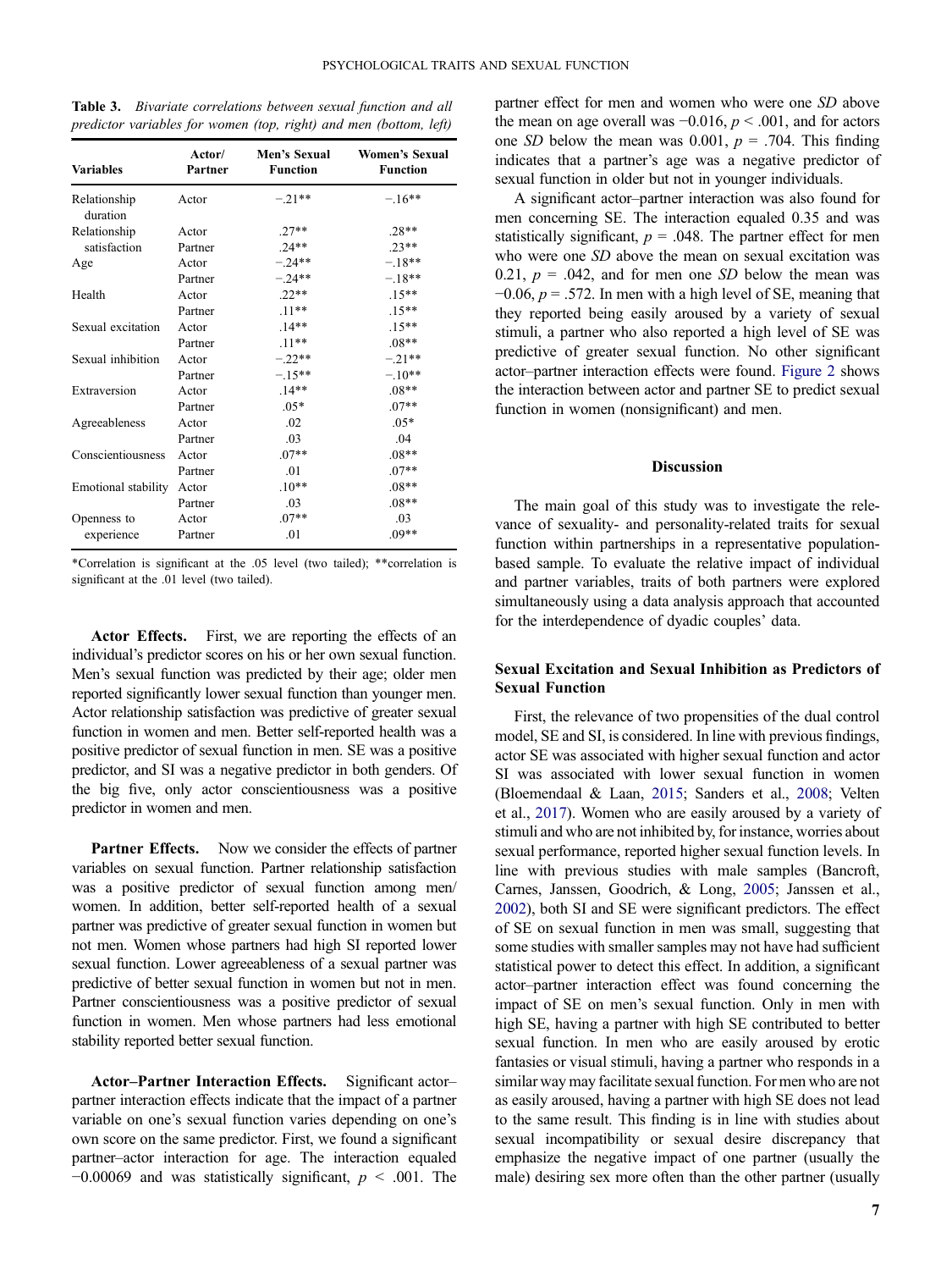#### VELTEN, BRAILOVSKAIA, AND MARGRAF

<span id="page-8-0"></span>

|                            |               |                 | Men     |                                   |                  |        |           |                 |         |                            |                  |        |           |
|----------------------------|---------------|-----------------|---------|-----------------------------------|------------------|--------|-----------|-----------------|---------|----------------------------|------------------|--------|-----------|
| Variable                   | <b>Effect</b> | <b>Estimate</b> |         | 95% Confidence<br><b>Interval</b> | $\boldsymbol{p}$ | ß      | Partial r | <b>Estimate</b> |         | 95% Confidence<br>Interval | $\boldsymbol{p}$ | β      | Partial r |
| Sexual function            | Intercept     | 0.00            | $-0.05$ | 0.06                              | .969             |        |           | $-0.01$         | $-0.06$ | 0.04                       | .724             |        |           |
| Relationship duration      |               | $-0.01$         | $-0.01$ | 0.00                              | .134             | $-.07$ | $-.06$    | 0.00            | $-0.01$ | 0.00                       | .308             | $-.04$ | $-.04$    |
| Age                        | Actor         | 0.00            | $-0.01$ | 0.01                              | .770             | .02    | .02       | $-0.01$         | $-0.02$ | 0.00                       | .026             | $-.15$ | $-.07$    |
|                            | Partner       | $-0.01$         | $-0.02$ | 0.00                              | .110             | $-.11$ | $-.05$    | 0.00            | $-0.02$ | 0.01                       | .462             | $-.05$ | $-.02$    |
| Partnership satisfaction   | Actor         | 0.01            | 0.01    | 0.02                              | < 0.001          | .23    | .21       | 0.01            | 0.01    | 0.02                       | $\leq .001$      | .22    | .20       |
|                            | Partner       | 0.01            | 0.01    | 0.01                              | < 0.001          | .15    | .16       | 0.01            | 0.00    | 0.01                       | .001             | .11    | .11       |
| Health                     | Actor         | 0.00            | 0.00    | 0.01                              | .394             | .03    | .02       | 0.01            | 0.01    | 0.02                       | < 0.001          | .20    | .20       |
|                            | Partner       | 0.01            | 0.00    | 0.01                              | < 0.001          | .12    | .13       | 0.00            | $-0.01$ | 0.00                       | .614             | $-.02$ | $-.02$    |
| Sexual excitation          | Actor         | 0.29            | 0.14    | 0.45                              | < .001           | .11    | .13       | 0.17            | 0.02    | 0.33                       | .036             | .07    | .07       |
|                            | Partner       | 0.14            | $-0.03$ | 0.30                              | .097             | .05    | .06       | 0.05            | $-0.12$ | 0.21                       | .549             | .02    | .03       |
| Sexual inhibition          | Actor         | $-0.32$         | $-0.47$ | $-0.18$                           | < 0.001          | $-.13$ | $-.14$    | $-0.41$         | $-0.55$ | $-0.27$                    | < 0.001          | $-.17$ | $-.18$    |
|                            | Partner       | $-0.22$         | $-0.36$ | $-0.07$                           | .003             | $-.09$ | $-.09$    | $-0.13$         | $-0.27$ | 0.01                       | .073             | $-.05$ | $-.06$    |
| Extraversion               | Actor         | 0.02            | $-0.05$ | 0.10                              | .547             | .02    | .01       | 0.06            | $-.02$  | 0.13                       | .101             | .05    | .06       |
|                            | Partner       | 0.02            | $-0.05$ | 0.09                              | .505             | .02    | .02       | 0.00            | $-0.07$ | 0.07                       | .913             | .00    | .00       |
| Agreeableness              | Actor         | $-0.01$         | $-0.12$ | 0.10                              | .828             | $-.01$ | $-.01$    | $-0.05$         | $-0.16$ | 0.06                       | .366             | $-.03$ | $-.04$    |
|                            | Partner       | $-0.11$         | $-0.22$ | $-0.01$                           | .036             | $-.06$ | $-.08$    | $-0.05$         | $-0.16$ | 0.05                       | .331             | $-.03$ | $-.03$    |
| Conscientiousness          | Actor         | 0.15            | 0.06    | 0.24                              | .001             | .10    | .10       | 0.10            | 0.01    | 0.19                       | .023             | .07    | .10       |
|                            | Partner       | 0.10            | 0.01    | 0.19                              | .027             | .07    | .08       | 0.04            | $-0.05$ | 0.13                       | .377             | .03    | .03       |
| <b>Emotional stability</b> | Actor         | $-0.07$         | $-0.16$ | 0.01                              | .087             | $-.05$ | $-.05$    | $-0.04$         | $-0.13$ | 0.04                       | .302             | $-.03$ | $-.03$    |
|                            | Partner       | $-0.07$         | $-0.15$ | 0.01                              | .078             | $-.05$ | $-.06$    | $-0.10$         | $-0.18$ | $-0.02$                    | .020             | $-.07$ | $-.06$    |
| Openness to experience     | Actor         | 0.03            | $-0.05$ | 0.11                              | .447             | .02    | .02       | 0.03            | $-0.05$ | 0.10                       | .478             | .02    | .02       |
|                            | Partner       | 0.03            | $-0.05$ | 0.10                              | .494             | .02    | .02       | $-0.04$         | $-0.11$ | 0.03                       | .275             | $-.03$ | $-.04$    |

the female) on couple's relationship and sexual satisfaction (Davies, Katz, & Jackson, [1999](#page-11-0); Mark & Murray, [2012\)](#page-12-0).

In women, a partner effect for SI was found, indicating that women whose partners had high scores on SI reported lower sexual function. As described earlier, high SI in men is associated with erectile problems and low general sexual function (e.g., Bancroft et al., [2005](#page-11-0)). As women's sexuality has been argued to be more context dependent than men's (McNulty & Fisher, [2008\)](#page-12-0), this may in turn negatively affect the sexuality of a female partner (Brotto et al., [2016](#page-11-0)). Especially in couples who limit their sexual interactions to penile-vaginal intercourse, women whose partners are more sexually inhibited and prone to sexual difficulties may experience fewer sexual interactions that provide enough stimulation and/or last long enough for them to feel aroused or reach orgasm (O'Connor et al., [2012](#page-12-0)). Some women may also feel discouraged or frustrated by a partner's propensity for erectile problems, early ejaculations, or low sexual desire. Finally, a male partner's high SI might reduce a woman's sexual function by lowering her sexual esteem or her feeling of sexual attractiveness (Dove & Wiederman, [2000;](#page-11-0) Wiederman, [2000](#page-13-0)). While a recent study suggested a



Figure 2. Interaction between actor and partner sexual excitation to predict sexual function in women (left) and men (right).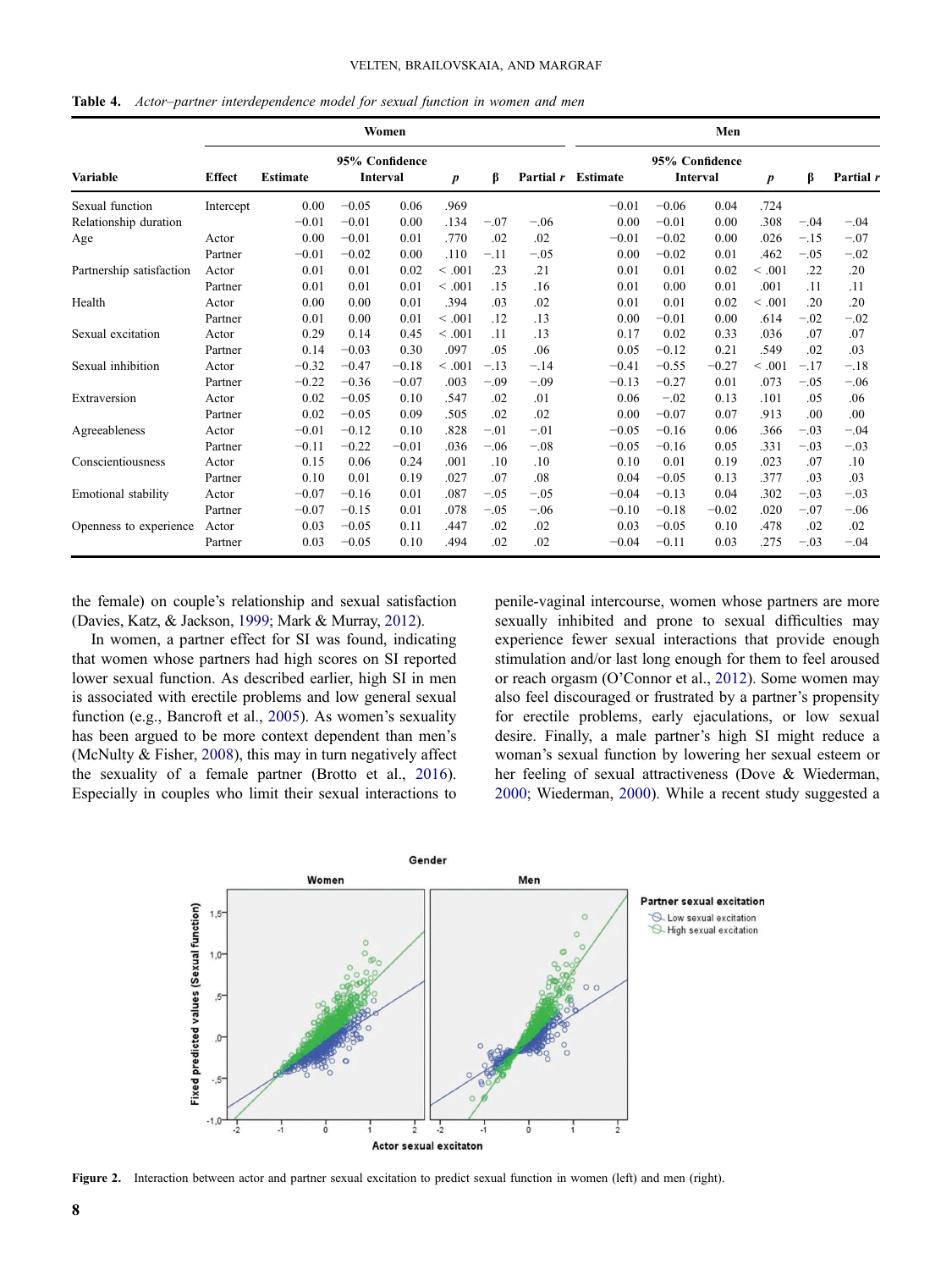<span id="page-9-0"></span>relatively high temporal stability of SE and SI in a female sample (Velten, Zahler, Scholten, & Margraf, [2018](#page-13-0)), this cross-sectional study did not allow for a causal interpretation of data. Thus, we cannot rule out that the experience of women's and men's sexual difficulties might not also impact levels of SE and SI.

#### The Big Five as Predictor of Sexual Function

Bivariate correlations between the big five personality traits and sexual function in men and women revealed positive associations between all factors—extraversion, agreeableness, conscientiousness, emotional stability, and openness to experience—and our outcome variable. Effects were small; the highest correlations were found between individual levels of extraversion and sexual function in men. This pattern of results is in line with other studies that reported significant correlations between several aspects of personality and sexual function in men and women (Crisp et al., [2015,](#page-11-0) [2013](#page-11-0); Eysenck, [1972](#page-11-0); Quinta Gomes & Nobre, [2011](#page-12-0)).

Roberts, Kuncel, Shiner, Caspi, and Goldberg ([2007\)](#page-12-0) proposed three processes that mediate the effects of personality on relationship outcomes. First, personality impacts a couple's exposure to certain relationship events, such as conflicts or abuse. Second, personality traits shape people's responses to their partners' behaviors. This factor may be especially relevant for the area of sexuality, as the sexual life within steady relationships is shaped by the interaction of sexual needs and responses of both partners. For example, agreeable individuals might be able to successfully regulate emotions of frustration or disappointment when confronted with a sexual difficulty experienced by them or by their sexual partners (Jensen-Campbell & Graziano, [2001](#page-12-0); Lopes, Salovey, Côté, & Beers, [2005](#page-12-0)). Conscientious partners may respond to sexual problems with an integrating conflict resolution strategy that involves a high level of concern for both themselves and their partners, rather than avoiding the issue or assigning blame (Antonioni, [1998](#page-11-0)). The third process proposed by Roberts et al. ([2007\)](#page-12-0) refers to the fact that personality traits can evoke responses from partners that can contribute either to the maintenance or resolution of sexual difficulties. Individuals low on emotional stability or agreeableness may be more likely to behave in a way (i.e., express criticism, avoid communication) that triggers a negative response from a partner (Gottman, [2014](#page-11-0)), which in turn may lead to inadequate sexual communication and result in lower sexual functioning (Velten & Margraf, [2017](#page-13-0)).

Because our study sample was significantly larger than the samples of most other studies on personality and sexual function, we may have been able to detect small effects that would not have reached statistical significance in smaller samples. When taking all other variables into consideration, few personality traits contributed significantly to the explanation of sexual function. Actor conscientiousness was predictive of sexual function in both genders.

Conscientious individuals are characterized as careful, thorough, dutiful, and having the desire to do a task well (Costa & McCrae, [1992\)](#page-11-0). A post hoc explanation for this unexpected finding is that high conscientiousness can be especially beneficial when it comes to putting effort into a satisfying sexual life or to postpone one's own needs and interests to focus on resolving a sexual problem within the context of committed, long-term relationships (Baker & McNulty, [2011\)](#page-11-0). In line with our findings, conscientious, newlywed women were more satisfied sexually than less conscientious counterparts. Their husbands' level of conscientiousness was not a predictor of their satisfaction (Meltzer & McNulty, [2016](#page-12-0)). In our study, however, we also found a significant partner effect, with women whose partners had higher scores on conscientiousness experiencing higher sexual function. This finding can also be explained by the already mentioned mechanisms: Men who are thorough and dutiful may feel the need to satisfy their partner sexually, which may in turn lead to better sexual function of their partners. Research has shown that spontaneous, passionate sexual desire is not the most common reason to engage in sexual activity, especially for women in long-term relationships (Basson, [2001](#page-11-0); Meston & Buss, [2007\)](#page-12-0). Therefore, conscientious individuals might have the tendency "not to let it slip" and to continue working on the sexual relationships with their partners.

Interestingly, two other personality traits—agreeableness and emotional stability—that have traditionally been found to be positive predictors of sexuality-related outcomes showed negative partner effects in our study. Women whose partners were more agreeable reported lower sexual function. To date, the impact of partner responses to women's sexual difficulties has been investigated only in women with genitopelvic pain, with research showing that having a partner who responds with sympathy, attention, and support to a woman's genital pain is associated with greater pain symptoms (Rosen, Bergeron, Leclerc, Lambert, & Steben, [2010\)](#page-12-0). However, because the current study was not focused on sexual pain conditions, more research is needed to identify which partner responses are indeed helpful to women who experience other symptoms related to low sexual function (i.e., low desire, orgasmic problems). Both agreeableness and emotional stability, however, showed nonsignificant zero-order correlations with our outcome variable and only became negative predictors when all other variables were controlled for.

The two remaining personality traits—extraversion and openness to experience—were not predictive of sexual function, even though positive zero-order correlations were found. A possible explanation might be the positive associations of extraversion and, to a lesser extent, of openness with other variables that were included in our model, such as SE, SI, and emotional stability. Extraverted individuals are characterized as outgoing, assertive, and enthusiastic aspects which should be associated with sexual function (McCrae & Costa, [1991](#page-12-0)). In the context of our analysis, however, there might have been substantial overlap with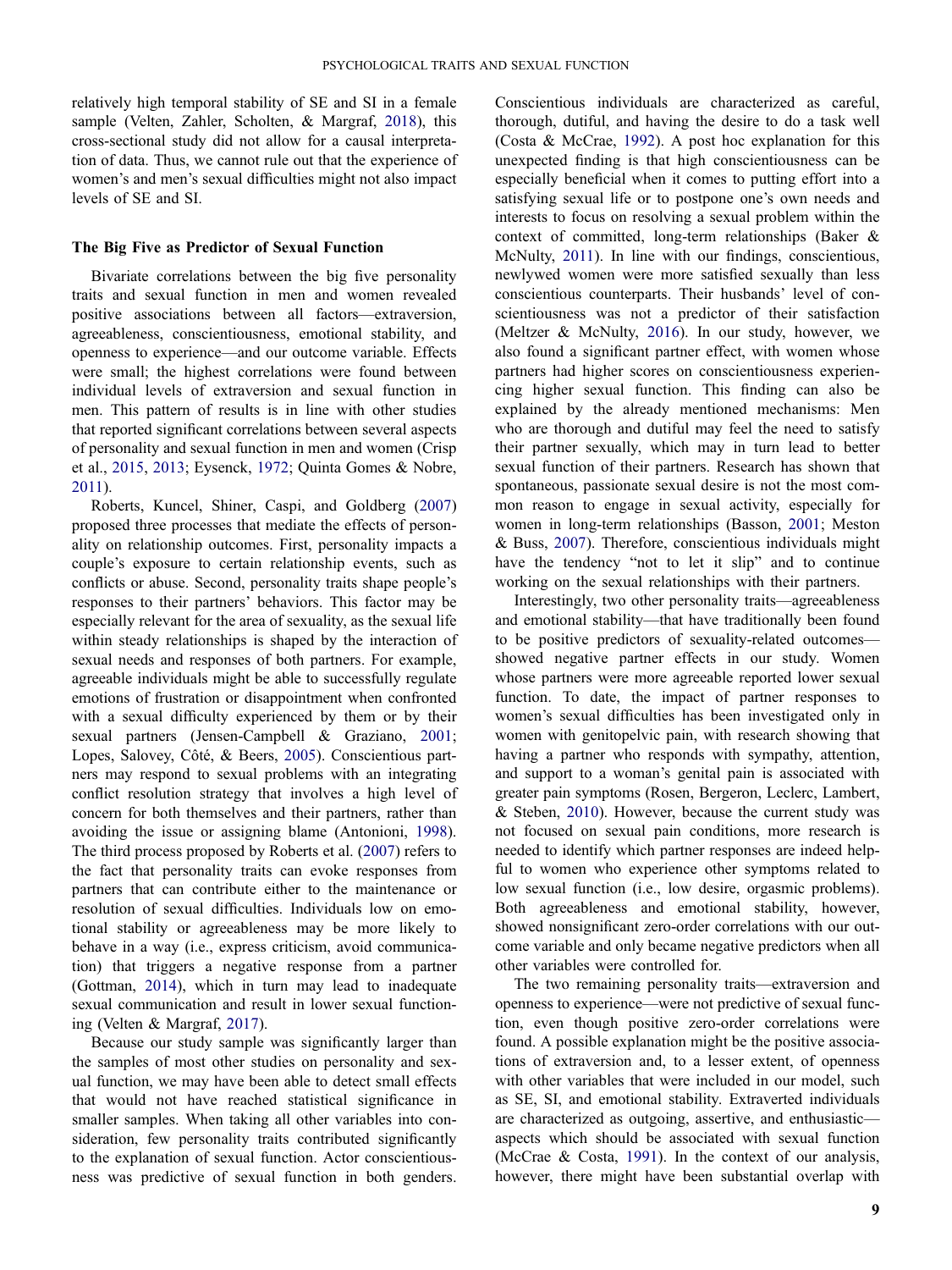<span id="page-10-0"></span>sexuality-related traits (i.e., SE) that already explained this amount of outcome variance. In contrast, conscientiousness might represent a unique aspect of personality that was not captured by other predictors.

#### Other Predictors of Sexual Function

Finally, considering our control variables, age was a significant predictor of male sexual function. This is in line with other studies showing that male sexual function, especially erectile capacity, is more strongly age related than female sexual function (Mitchell et al., [2013\)](#page-12-0). Men's health was a positive predictor of both male and female sexual function. This finding is supported by epidemiological studies that emphasize the relevance of physical health for men's sexual function (Gades et al., [2009;](#page-11-0) Laumann, Paik, Rosen, & Page, [1999](#page-12-0); Travison et al., [2007](#page-13-0)), which may in turn also impact their partners' sexuality. Compared to all other predictors, both actor and partner relationship satisfaction were the strongest positive predictors of sexual function across genders. In other words, individuals who reported high satisfaction with the state of their partnership also reported good sexual function. This finding is rather unsurprising, as relationship and sexual satisfaction are highly correlated (Byers, [2016](#page-11-0); Velten & Margraf, [2017](#page-13-0)). Relationship duration was not a predictor of sexual function. This finding implies that a healthy sexual life is possible even in long relationships. When controlling for other variables such as relationship satisfaction, couples who have been married for 50 years can have satisfying sex lives (Velten & Margraf, [2017](#page-13-0)).

#### Implications for Research and Practice

Our study has some implications for future research and clinical practice. SE, SI, as well as the big five factors, were associated with sexual function in our population-based sample of couples. As effect sizes were mostly small, one might argue that the impact of psychological traits on sexual function is rather limited, not practically relevant, or does not deserve further consideration. In line with this, Roberts et al. ([2007\)](#page-12-0) stated that the "idea that personality traits are the validity weaklings of the predictive panoply has been reiterated in unmitigated form to this day" (p. 314). By showing that the effect sizes of personality measures, socioeconomic status, and intelligence are comparable, for instance, in predicting divorce rates, the authors concluded that most effects found in psychological research are small and can still be of great relevance if important life outcomes are under investigation (Roberts et al., [2007](#page-12-0)). In agreement with that, we recommend that future studies should replicate and expand our findings by using more comprehensive personality inventories that allow for the analysis of specific facets of personality, especially with respect to the one scale that was particularly relevant for sexual function in our study, namely, conscientiousness.

While a previous study suggested that general personality traits may be as relevant as sexuality-related traits in predicting hypersexuality (Rettenberger, Klein, & Briken, [2016\)](#page-12-0), our results, in line with another study on hypersexuality (Miner et al., [2016\)](#page-12-0), suggest that traits that more closely reflect aspects of sexual behavior and response may explain more variance in sexuality-related behaviors than personality traits. To assess both personality- and sexuality-related traits of both partners offers more information than limiting assessment to traits of one partner. This is especially true for SE and SI, which interact to predict sexual function in couples. Depending on the SE/SI levels of one partner, the other partner's sexual traits can substantially impact his or her partner's sexual function.

#### Limitations

Several limitations challenge the internal validity and generalizability of our findings. The volunteer bias that is common in sex research may have been particularly relevant for our study (Wiederman, [1999\)](#page-13-0). Although our sample was selected to be representative of the general adult population —which is an advantage compared to most previous studies that relied on undergraduate or convenience samples—individuals with more conservative sexual attitudes may have felt uncomfortable with the study's topic and thus have been unlikely to participate. In addition, our study required the consent of both partners to participate. Couples with relationship discord are therefore most likely underrepresented in our study. Sexual function in men and women was assessed with two different questionnaires; thus, direct comparisons between sexual function levels across genders was not feasible. Future research should also focus on specific aspects of sexual function, such as sexual desire, orgasm, or sexual distress, and investigate the relevance of actor and partner traits for those more closely defined outcomes.

To our knowledge, the relationship between actor and partner traits and sexual function in couples has not been investigated previously. Therefore, we decided to explore the potential relationships and refrained from proposing specific hypotheses. Replication of our findings, for example, in couples that are reporting relationship discord, is encouraged.

#### Conclusion

When sexual interactions happen in the context of steady relationships, an individual's sexual function is not only influenced by his or her own psychological traits but is also significantly impacted by trait characteristics of the sexual partner. How couples cope with a sexual difficulty (e.g., erectile problem, low desire, or sexual pain) is influenced by the personality of both partners and might in turn significantly impact the development and persistence of this sexual concern. Taking sexuality- and personality-related traits of both partners into consideration might improve our understanding of the complex etiology of sexual function and dysfunction. Improving our knowledge about intra- and interpersonal factors contributing to sexual concerns is valuable to further develop psychological treatments for individuals and couples who are distressed by low sexual function.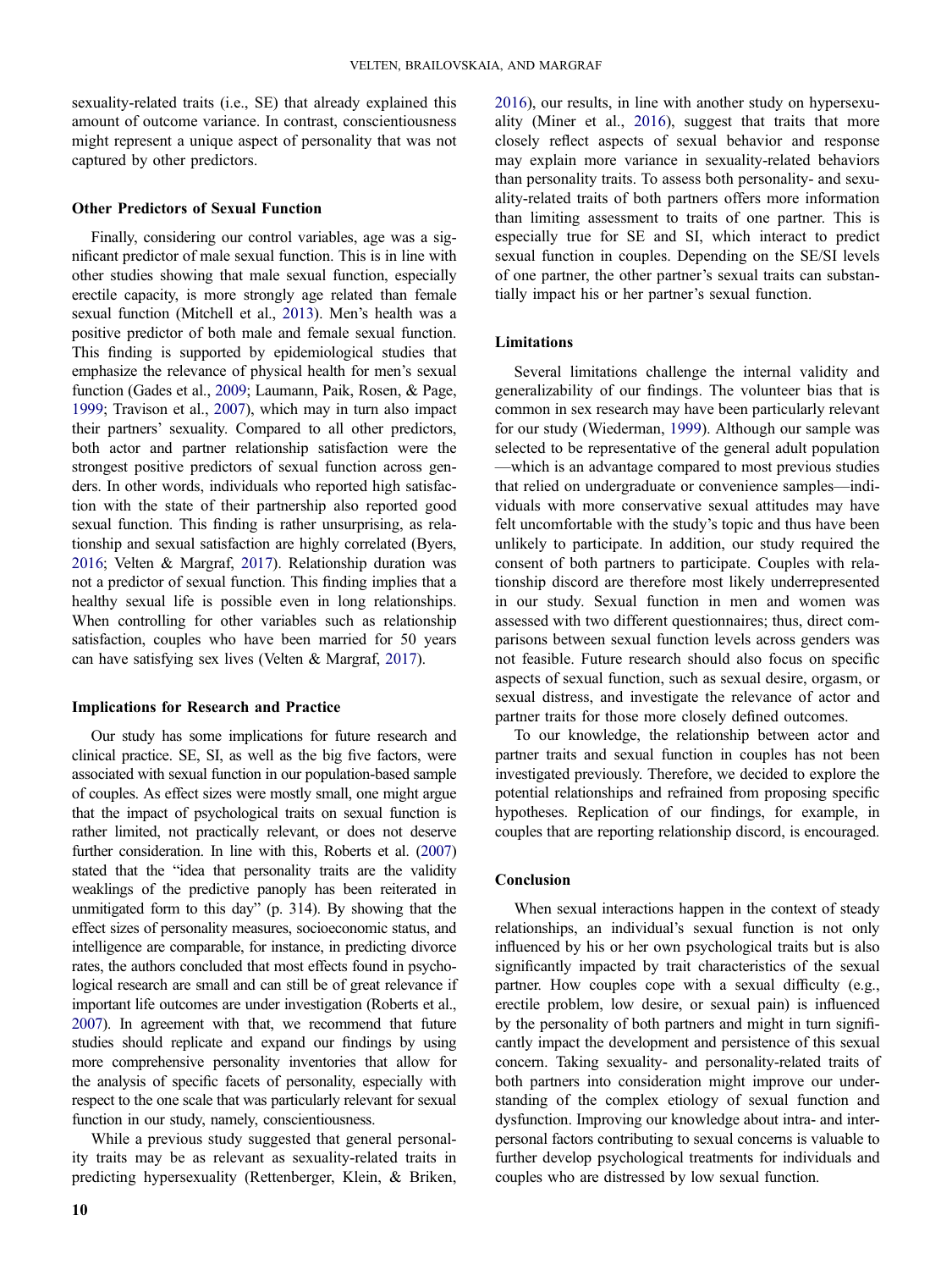#### Funding

<span id="page-11-0"></span>This study was financially supported by the Alexander von Humboldt Professorship granted to Jürgen Margraf; Alexander von Humboldt-Stiftung [Alexander von Humboldt Professorship].

#### References

- Althof, S. E., Buvat, J., Gutkin, S. W., Belger, M., Stothard, D. R., & Fugl-Meyer, A. R. [\(2010](#page-2-0)). Sexual satisfaction in men with erectile dysfunction: Correlates and potential predictors. Journal of Sexual Medicine, 7, 203–215. doi:[10.1111/j.1743-6109.2009.01554.x](https://doi.org/10.1111/j.1743-6109.2009.01554.x)
- Antonioni, D. ([1998\)](#page-9-0). Relationship between the big five personality factors and conflict management styles. International Journal of Conflict Management, 9, 336–355. doi:[10.1108/eb022814](https://doi.org/10.1108/eb022814)
- Baker, L. R., & McNulty, J. K. ([2011](#page-9-0)). Self-compassion and relationship maintenance: The moderating roles of conscientiousness and gender. Journal of Personality and Social Psychology, 100, 853–873. doi:[10.1037/a0021884](https://doi.org/10.1037/a0021884)
- Bancroft, J. [\(1999](#page-1-0)). Central inhibition of sexual response in the male: A theoretical perspective. Neuroscience & Biobehavioral Reviews, 23, 763–784. doi:[10.1016/S0149-7634\(99\)00019-6](https://doi.org/10.1016/S0149-7634(99)00019-6)
- Bancroft, J. ([2009\)](#page-2-0). Human sexuality and its problems (3rd ed.). London, UK: Elsevier.
- Bancroft, J., Carnes, L., Janssen, E., Goodrich, D., & Long, J. S. ([2005\)](#page-7-0). Erectile and ejaculatory problems in gay and heterosexual men. Archives of Sexual Behavior, 34, 285–297. doi:[10.1007/s10508-005-3117-7](https://doi.org/10.1007/s10508-005-3117-7)
- Bancroft, J., Graham, C. A., Janssen, E., & Sanders, S. A. [\(2009](#page-1-0)). The dual control model: Current status and future directions. Journal of Sex Research, 46, 121–142. doi:[10.1080/00224490902747222](https://doi.org/10.1080/00224490902747222)
- Bancroft, J., & Janssen, E. [\(2000](#page-1-0)). The dual control model of male sexual response: A theoretical approach to centrally mediated erectile dysfunction. Neuroscience and Biobehavioral Reviews, 24, 571–579. doi:[10.1016/S0149-7634\(00\)00024-5](https://doi.org/10.1016/S0149-7634(00)00024-5)
- Basson, R. [\(2001](#page-9-0)). Human sex-response cycles. Journal of Sex & Marital Therapy, 27, 33–43. doi:[10.1080/00926230152035831](https://doi.org/10.1080/00926230152035831)
- Berner, M. M., Kriston, L., Zahradnik, H.-P., Härter, M., & Rohde, A. [\(2004](#page-4-0)). Überprüfung der Gültigkeit und Zuverlässigkeit des deutschen Female Sexual Function Index (FSFI-d) . [Inspection of the validity and reliability of the German Female Sexual Function Index (FSFI-d)]. Geburtshilfe Und Frauenheilkunde, 64(3), 293–303. doi:[10.1055/s-](https://doi.org/10.1055/s-2004-815815)[2004-815815](https://doi.org/10.1055/s-2004-815815)
- Bloemendaal, L. B. A., & Laan, E. T. M. [\(2015](#page-1-0)). The psychometric properties of the Sexual Excitation/Sexual Inhibition Inventory for Women (SESII-W) within a Dutch population. Journal of Sex Research, 52, 69–82. doi:[10.1080/00224499.2013.826166](https://doi.org/10.1080/00224499.2013.826166)
- Brotto, L. A., Atallah, S., Johnson-Agbakwu, C., Rosenbaum, T., Abdo, C. H. N., Byers, E. S., … Wylie, K. R. ([2016\)](#page-1-0). Psychological and interpersonal dimensions of sexual function and dysfunction. Journal of Sexual Medicine, 13, 538–571. doi:[10.1016/j.jsxm.2016.01.019](https://doi.org/10.1016/j.jsxm.2016.01.019)
- Byers, E. S. ([2016\)](#page-10-0). Relationship satisfaction and sexual satisfaction : A longitudinal study of individuals in long-term relationships. Journal of Sex Research, 42, 113–118. doi:[10.1080/00224490509552264](https://doi.org/10.1080/00224490509552264)
- Cohen, J. [\(1988](#page-5-0)). Statistical power analysis for the behavioral sciences (2nd ed.). Hillsdale, New Jersey: Erlbaum.
- Cook, W. L., & Kenny, D. A. ([2005\)](#page-2-0). The actor-partner interdependence model: A model of bidirectional effects in developmental studies. International Journal of Behavioral Development, 29, 101–109. doi:[10.1080/01650250444000405](https://doi.org/10.1080/01650250444000405)
- Costa, P. T., Fagan, P. J., Piedmont, R. L., Ponticas, Y., & Wise, T. N. [\(1992](#page-2-0)). The five-factor model of personality and sexual functioning in outpatient men and women. Psychiatric Medicine, 10, 199–215.
- Costa, P. T., & McCrae, R. R. [\(1992](#page-1-0)). Revised Neo Personality Inventory (NEO PI-r) and Neo Five-Factor Inventory (NEO-FFI) (Vol. 101). Odessa, FL: Psychological Assessment Resources.
- Crisp, C. C., Vaccaro, C., Fellner, A., & Kleeman, S. ([2015\)](#page-3-0). The influence of personality and coping on female sexual function: A population survey. Journal of Sexual Medicine, 12, 109-115. doi:[10.1111/](https://doi.org/10.1111/jsm.12735) [jsm.12735](https://doi.org/10.1111/jsm.12735)
- Crisp, C. C., Vaccaro, C. M., Pancholy, A., Kleeman, S., Fellner, A. N., & Pauls, R. ([2013\)](#page-3-0). Is female sexual dysfunction related to personality and coping? An exploratory study. Sexual Medicine, 1, 69–75. doi:[10.1002/sm2.16](https://doi.org/10.1002/sm2.16)
- Davies, S., Katz, J., & Jackson, J. L. [\(1999](#page-8-0)). Sexual desire discrepancies: Effects on sexual and relationship satisfaction in heterosexual dating couples. Archives of Sexual Behavior, 28, 553–567. doi:[10.1023/](https://doi.org/10.1023/A:1018721417683) [A:1018721417683](https://doi.org/10.1023/A:1018721417683)
- Davison, S. L., Bell, R. J., LaChina, M., Holden, S. L., & Davis, S. R. [\(2009](#page-4-0)). The relationship between self-reported sexual satisfaction and general well-being in women. Journal of Sexual Medicine, 6, 2690-2697. doi:[10.1111/j.1743-6109.2009.01406.x](https://doi.org/10.1111/j.1743-6109.2009.01406.x)
- Dove, N. L., & Wiederman, M. W. ([2000\)](#page-8-0). Cognitive distraction and women's sexual functioning. Journal of Sex & Marital Therapy, 26, 67–78. doi:[10.1080/009262300278650](https://doi.org/10.1080/009262300278650)
- Eysenck, H. J. ([1971\)](#page-2-0). Personality and sexual adjustment. British Journal of Psychiatry, 118, 593–608. doi:[10.1192/bjp.118.547.593](https://doi.org/10.1192/bjp.118.547.593)
- Eysenck, H. J. ([1972\)](#page-9-0). Personality and sexual behaviour. Journal of Psychosomatic Research, 16, 141–152. doi:[10.1016/0022-3999\(72\)](https://doi.org/10.1016/0022-3999(72)90037-2) [90037-2](https://doi.org/10.1016/0022-3999(72)90037-2)
- Eysenck, H. J. ([1976\)](#page-2-0). Sex and personality. Austin, TX: University of Texas Press.
- Farley, F. H., Nelson, J. G., Knight, W. G., & Garcia-Colberg, E. [\(1977](#page-2-0)). Sex, politics, and personality: A multidimensional study of college students. Archives of Sexual Behavior, 6, 105–119. doi:[10.1007/](https://doi.org/10.1007/BF01541703) [BF01541703](https://doi.org/10.1007/BF01541703)
- Fisher, W. A., Rosen, R. C., Eardley, I., Sand, M., & Goldstein, I. [\(2005](#page-3-0)). Sexual experience of female partners of men with erectile dysfunction: The female experience of men's attitudes to life events and sexuality (FEMALES) study. Journal of Sexual Medicine, 2, 675–684. doi:[10.1111/j.1743-6109.2005.00118.x](https://doi.org/10.1111/j.1743-6109.2005.00118.x)
- Gades, N. M., Jacobson, D. J., McGree, M. E., St Sauver, J. L., Lieber, M. M., Nehra, A., … Jacobsen, S. J. ([2009\)](#page-4-0). Longitudinal evaluation of sexual function in a male cohort: The Olmsted county study of urinary symptoms and health status among men. Journal of Sexual Medicine, 6, 2455–2466. doi:[10.1111/j.1743-6109.2009.01374.x](https://doi.org/10.1111/j.1743-6109.2009.01374.x)
- Gallicchio, L., Schilling, C., Tomic, D., Miller, S. R., Zacur, H., & Flaws, J. A. [\(2007](#page-4-0)). Correlates of sexual functioning among mid-life women. Climacteric, 10, 132–142. doi:[10.1080/13697130601167956](https://doi.org/10.1080/13697130601167956)
- Gottman, J. M. ([2014](#page-9-0)). What predicts divorce? The relationship between marital processes and marital outcomes. New York, NY: Psychology Press.
- Graham, C. A., Sanders, S. A., & Milhausen, R. R. ([2006](#page-2-0)). The Sexual Excitation/Sexual Inhibition Inventory for Women: Psychometric properties. Archives of Sexual Behavior, 35, 397–409. doi:[10.1007/s10508-006-](https://doi.org/10.1007/s10508-006-9041-7) [9041-7](https://doi.org/10.1007/s10508-006-9041-7)
- Heaven, P. C. L., Crocker, D., Edwards, B., Preston, N., Ward, R., & Woodbridge, N. [\(2003\)](#page-2-0). Personality and sex. Personality and Individual Differences, 35, 411–419. doi:[10.1016/S0191-8869\(02\)00203-9](https://doi.org/10.1016/S0191-8869(02)00203-9)
- Heiman, J. R., Long, J. S., Smith, S. N., Fisher, W. A., Sand, M. S., & Rosen, R. C. [\(2011\)](#page-2-0). Sexual satisfaction and relationship happiness in midlife and older couples in five countries. Archives of Sexual Behavior, 40, 741–753. doi:[10.1007/s10508-010-9703-3](https://doi.org/10.1007/s10508-010-9703-3)
- Hendrickx, L., Gijs, L., Janssen, E., & Enzlin, P. ([2016](#page-1-0)). Predictors of sexual distress in women with desire and arousal difficulties: Distinguishing between personal, partner, and interpersonal distress. Journal of Sexual Medicine, 13, 1662–1675. doi:[10.1016/j.](https://doi.org/10.1016/j.jsxm.2016.09.016) [jsxm.2016.09.016](https://doi.org/10.1016/j.jsxm.2016.09.016)
- Janssen, E. ([2011\)](#page-2-0). Sexual arousal in men: A review and conceptual analysis. Hormones and Behavior, 59, 708–716. doi:[10.1016/j.yhbeh.2011.03.004](https://doi.org/10.1016/j.yhbeh.2011.03.004)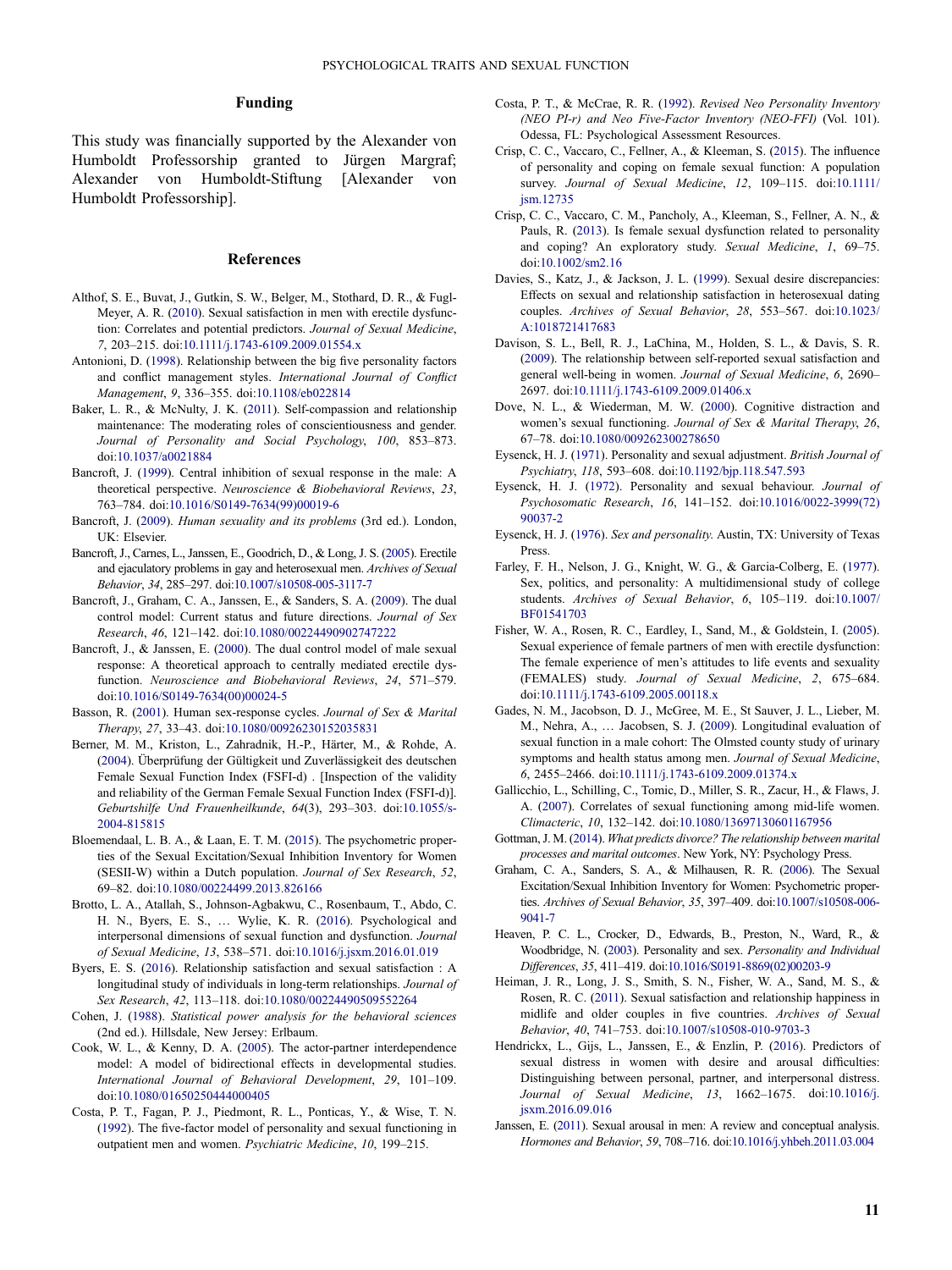- <span id="page-12-0"></span>Janssen, E., & Bancroft, J. [\(2007](#page-2-0)). The dual-control model: The role of sexual inhibition and excitation in sexual arousal and behavior. In E. Janssen (Ed.). The Psychophysiology of Sex (pp. 197– 222). Bloomington, IN: Indiana University Press.
- Janssen, E., Vorst, H., Finn, P., & Bancroft, J. ([2002](#page-2-0)). The Sexual Inhibition (SIS) and Sexual Excitation (SES) Scales: I. Measuring sexual inhibition and excitation proneness in men. Journal of Sex Research, 39, 114–126. doi:[10.1080/00224490209552130](https://doi.org/10.1080/00224490209552130)
- Jensen-Campbell, L. A., & Graziano, W. G. [\(2001\)](#page-9-0). Agreeableness as a moderator of interpersonal conflict. Journal of Personality, 69, 323-361. doi:[10.1111/1467-6494.00148](https://doi.org/10.1111/1467-6494.00148)
- Kenny, D. A. [\(2015\)](#page-5-0). An interactive tool for the estimation and testing the actor-partner interdependence model using multilevel modeling. Retrieved from [https://davidakenny.shinyapps.io/APIM\\_MM/](https://davidakenny.shinyapps.io/APIM_MM/)
- Kenny, D. A., Kashy, D. A., & Cook, W. L. [\(2006](#page-3-0)). Dyadic data analysis. New York, NY: Guilford Press.
- Laumann, E. O., Paik, A., Rosen, R. C., & Page, P. ([1999](#page-10-0)). Sexual dysfunction in the United States. JAMA, 281, 537–545. doi:[10.1001/](https://doi.org/10.1001/jama.281.6.537) [jama.281.6.537](https://doi.org/10.1001/jama.281.6.537)
- Lawrance, K. A., & Byers, E. S. [\(1995](#page-2-0)). Sexual satisfaction in long-term heterosexual relationships: The interpersonal exchange model of sexual satisfaction. Personal Relationships, 2, 267–285. doi:[10.1111/](https://doi.org/10.1111/j.1475-6811.1995.tb00092.x) [j.1475-6811.1995.tb00092.x](https://doi.org/10.1111/j.1475-6811.1995.tb00092.x)
- Liu, C. [\(2003](#page-4-0)). Does quality of marital sex decline with duration? Archives of Sexual Behavior, 32, 55–60. doi:[10.1026/0044-3409.214.1.1](https://doi.org/10.1026/0044-3409.214.1.1)
- Lopes, P. N., Salovey, P., Côté, S., & Beers, M. [\(2005\)](#page-9-0). Emotion regulation abilities and the quality of social interaction. Emotion, 5, 113–118. doi:[10.1037/1528-3542.5.1.113](https://doi.org/10.1037/1528-3542.5.1.113)
- Lykins, A. D., Janssen, E., Newhouse, S., Heiman, J. R., & Rafaeli, E. [\(2012](#page-2-0)). The effects of similarity in sexual excitation, inhibition, and mood on sexual arousal problems and sexual satisfaction in newlywed couples. Journal of Sexual Medicine, 9, 1360–1366. doi:[10.1111/](https://doi.org/10.1111/j.1743-6109.2012.02698.x) [j.1743-6109.2012.02698.x](https://doi.org/10.1111/j.1743-6109.2012.02698.x)
- Malouff, J. M., Thorsteinsson, E. B., Schutte, N. S., Bhullar, N., & Rooke, S. E. ([2010\)](#page-4-0). The five-factor model of personality and relationship satisfaction of intimate partners: A meta-analysis. Journal of Research in Personality, 44, 124–127. doi:[10.1016/j.jrp.2009.09.004](https://doi.org/10.1016/j.jrp.2009.09.004)
- Mark, K. P., Milhausen, R. R., & Maitland, S. B. ([2013\)](#page-2-0). The impact of sexual compatibility on sexual and relationship satisfaction in a sample of young adult heterosexual couples. Sexual and Relationship Therapy, 28, 201–214. doi:[10.1080/14681994.2013.807336](https://doi.org/10.1080/14681994.2013.807336)
- Mark, K. P., & Murray, S. H. ([2012](#page-8-0)). Gender differences in desire discrepancy as a predictor of sexual and relationship satisfaction in a college sample of heterosexual romantic relationships. Journal of Sex & Marital Therapy, 38, 198–215. doi:[10.1080/](https://doi.org/10.1080/0092623X.2011.606877) [0092623X.2011.606877](https://doi.org/10.1080/0092623X.2011.606877)
- Martelli, V., Valisella, S., Moscatiello, S., Matteucci, C., Lantadilla, C., Costantino, A., … Meriggiola, M. C. [\(2012](#page-4-0)). Prevalence of sexual dysfunction among postmenopausal women with and without metabolic syndrome. Journal of Sexual Medicine, 9, 434–441. doi:[10.1111/](https://doi.org/10.1111/j.1743-6109.2011.02517.x) [j.1743-6109.2011.02517.x](https://doi.org/10.1111/j.1743-6109.2011.02517.x)
- McCabe, M. P., Sharlip, I. D., Lewis, R., Atalla, E., Balon, R., Fisher, A. D., … Segraves, R. T. [\(2016](#page-1-0)). Incidence and prevalence of sexual dysfunction in women and men: A consensus statement from the fourth International Consultation on Sexual Medicine 2015. Journal of Sexual Medicine, 13, 153–167. doi:[10.1016/j.jsxm.2015.12.015](https://doi.org/10.1016/j.jsxm.2015.12.015)
- McCrae, R. R., & Costa, P. T. [\(1991](#page-9-0)). Adding liebe und arbeit: The full five-factor model and well-being. Personality and Social Psychology Bulletin, 17, 227–232. doi:[10.1177/014616729101700217](https://doi.org/10.1177/014616729101700217)
- McNulty, J. K., & Fisher, T. D. [\(2008\)](#page-8-0). Gender differences in response to sexual expectancies and changes in sexual frequency: A short-term longitudinal study of sexual satisfaction in newly married couples. Archives of Sexual Behavior, 37, 229–240. doi:[10.1007/s10508-007-9176-1](https://doi.org/10.1007/s10508-007-9176-1)
- Meltzer, A. L., & McNulty, J. K. [\(2016](#page-9-0)). Who is having more and better sex? The big five as predictors of sex in marriage. Journal of Research in Personality, 63, 62–66. doi:[10.1016/j.jrp.2016.05.010](https://doi.org/10.1016/j.jrp.2016.05.010)
- Meston, C. M., & Buss, D. M. ([2007\)](#page-9-0). Why humans have sex. Archives of Sexual Behavior, 36, 477–507. doi:[10.1007/s10508-007-9175-2](https://doi.org/10.1007/s10508-007-9175-2)
- Milhausen, R. R., Graham, C. A., Sanders, S. A., Yarber, W. L., Maitland, S. B., Yarber, W. L., … Maitland, S. B. ([2010\)](#page-3-0). Validation of the Sexual Excitation/Sexual Inhibition Inventory for Women and Men. Archives of Sexual Behavior, 39, 1091–1104. doi:[10.1007/s10508-](https://doi.org/10.1007/s10508-009-9554-y) [009-9554-y](https://doi.org/10.1007/s10508-009-9554-y)
- Miner, M. H., Romine, R. S., Raymond, N., Janssen, E., MacDonald, A., & Coleman, E. ([2016\)](#page-10-0). Understanding the personality and behavioral mechanisms defining hypersexuality in men who have sex with men. Journal of Sexual Medicine, 13, 1323–1331. doi:[10.1016/j.](https://doi.org/10.1016/j.jsxm.2016.06.015) [jsxm.2016.06.015](https://doi.org/10.1016/j.jsxm.2016.06.015)
- Mitchell, K. R., Mercer, C. H., Ploubidis, G. B., Jones, K. G., Datta, J., Field, N., … Wellings, K. ([2013\)](#page-10-0). Sexual function in Britain: Findings from the third national survey of sexual attitudes and lifestyles (NATSAL-3). Lancet, 382, 1817–1829. doi:[10.1016/s0140-6736\(13\)](https://doi.org/10.1016/s0140-6736(13)62366-1) [62366-1](https://doi.org/10.1016/s0140-6736(13)62366-1)
- O'Connor, E. J., Mccabe, M. P., Conaglen, H. M., Conaglen, J. P., Connor, E. J. O., Mccabe, M. P., … Conaglen, J. P. ([2012\)](#page-8-0). Attitudes and experiences: Qualitative perspectives on erectile dysfunction from the female partner. Journal of Health Psychology, 17, 3–13. doi:[10.1177/](https://doi.org/10.1177/1359105311404723) [1359105311404723](https://doi.org/10.1177/1359105311404723)
- Orth, U. [\(2013\)](#page-1-0). How large are actor and partner effects of personality on relationship satisfaction? The importance of controlling for shared method variance. Personality & Social Psychology Bulletin, 39, 1359–1372. doi:[10.1177/0146167213492429](https://doi.org/10.1177/0146167213492429)
- Quinta Gomes, A. L., & Nobre, P. ([2011\)](#page-3-0). Personality traits and psychopathology on male sexual dysfunction: An empirical study. Journal of Sexual Medicine, 8, 461–469. doi:[10.1111/j.1743-6109.2010.02092.x](https://doi.org/10.1111/j.1743-6109.2010.02092.x)
- R Development Core Team. ([2010\)](#page-5-0). R: A language and environment for statistical computing. Vienna, Austria: R Foundation for Statistical Computing. Retrieved from <http://www.r-project.org>
- Rammstedt, B., & John, O. P. ([2007\)](#page-3-0). Measuring personality in one minute or less: A 10-item short version of the Big Five Inventory in English and German. Journal of Research in Personality, 41, 203–212. doi:[10.1016/j.jrp.2006.02.001](https://doi.org/10.1016/j.jrp.2006.02.001)
- Raudenbush, S. W., & Bryk, A. S. [\(2002\)](#page-3-0). Hierarchical linear models: Applications and data analysis methods (Vol. 1). New York, NY: Sage.
- Rellini, A., & Meston, C. [\(2007\)](#page-4-0). Sexual function and satisfaction in adults based on the definition of child sexual abuse. The Journal of Sexual Medicine, 4, 1312–1321. doi:[10.1111/j.1743-6109.2007.00573.x](https://doi.org/10.1111/j.1743-6109.2007.00573.x)
- Rettenberger, M., Klein, V., & Briken, P. [\(2016](#page-10-0)). The relationship between hypersexual behavior, sexual excitation, sexual inhibition, and personality traits. Archives of Sexual Behavior, 45, 219–233. doi:[10.1007/](https://doi.org/10.1007/s10508-014-0399-7) [s10508-014-0399-7](https://doi.org/10.1007/s10508-014-0399-7)
- Roberts, B. W., Kuncel, N. R., Shiner, R., Caspi, A., & Goldberg, L. R. [\(2007](#page-9-0)). The power of personality. Perspectives on Psychological Science, 2, 313–345. doi:[10.1111/j.1745-6916.2007.00047.x](https://doi.org/10.1111/j.1745-6916.2007.00047.x)
- Rosen, N. O., Bergeron, S., Leclerc, B., Lambert, B., & Steben, M. ([2010](#page-9-0)). Woman and partner-perceived partner responses predict pain and sexual satisfaction in provoked vestibulodynia (PVD) couples. Journal of Sexual Medicine, 7, 3715–3724. doi:[10.1111/](https://doi.org/10.1111/j.1743-6109.2010.01957.x) [j.1743-6109.2010.01957.x](https://doi.org/10.1111/j.1743-6109.2010.01957.x)
- Rosen, R. C., Brown, J., Heiman, S., Leiblum, C., Meston, R., Shabsigh, D., … D'Agostino, R. ([2000\)](#page-1-0). The Female Sexual Function Index (FSFI): A multidimensional self-report instrument for the assessment of female sexual function. Journal of Sex & Marital Therapy, 26, 191– 208. doi:[10.1080/009262300278597](https://doi.org/10.1080/009262300278597)
- Rosen, R. C., Cappelleri, J. C., & Gendrano, N. ([2002\)](#page-2-0). The International Index of Erectile Function (IIEF): A state-of-the-science review. International Journal of Impotence Research, 14, 226–244. doi:[10.1038/sj.ijir.3900857](https://doi.org/10.1038/sj.ijir.3900857)
- Sanders, S. A., Graham, C. A., Milhausen, R. R. [\(2008](#page-1-0)). Predicting sexual problems in women: The relevance of Sexual Excitation and Sexual Inhibition. Archives of Sexual Behavior, 37, 241–251. doi:[10.1007/](https://doi.org/10.1007/s10508-007-9235-7) [s10508-007-9235-7](https://doi.org/10.1007/s10508-007-9235-7)